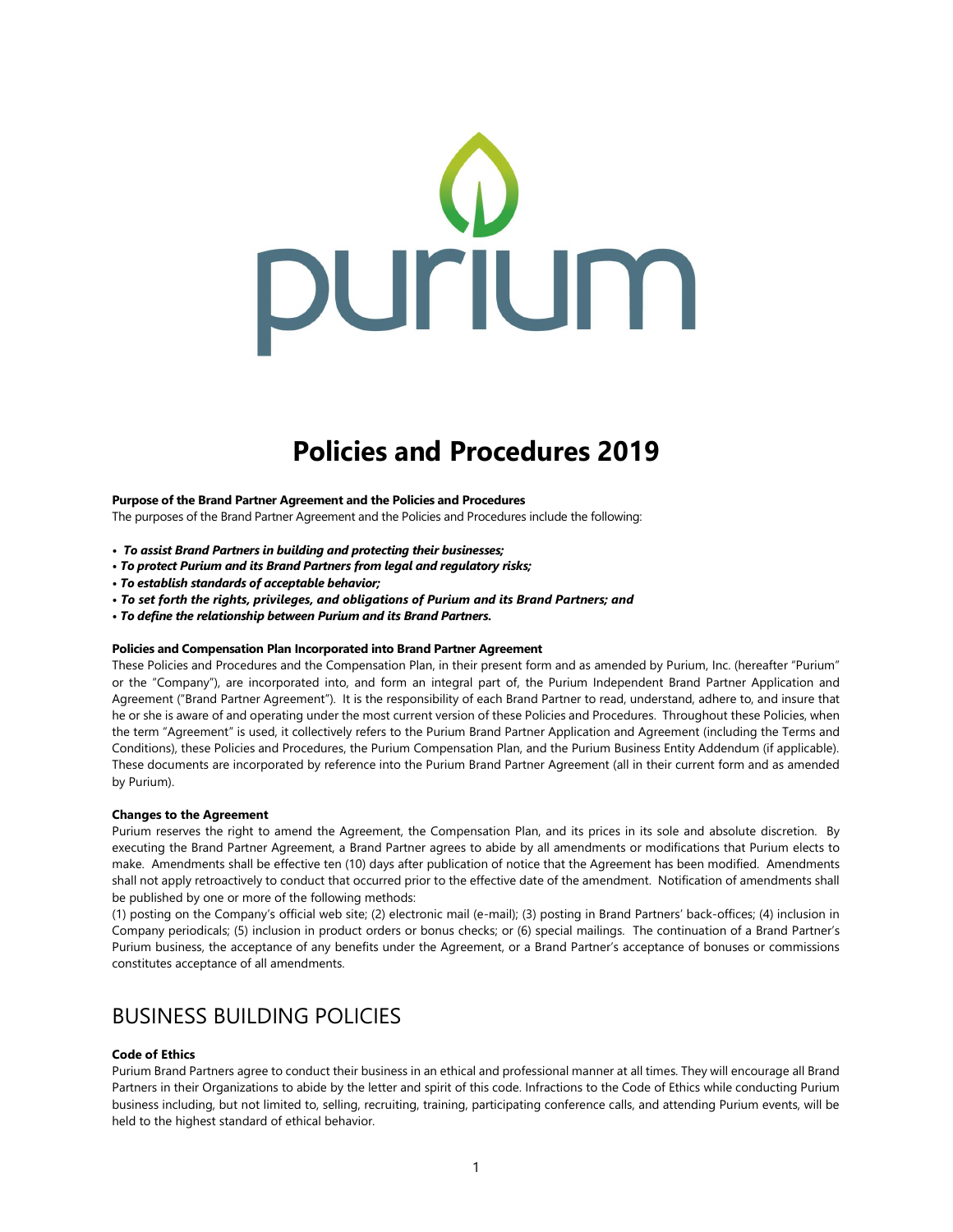## Becoming a Brand Partner

To become a Purium Brand Partner, each applicant must:

- Be at least 18 years of age;
- Reside in the United States or U.S. Territories or Canada or country that Purium has officially announced is open for business;
- Provide Purium with his/her valid Social Security Number, Federal Tax ID Number or Social Insurance Number;

• Purchase a Purium Business Kit (optional in North Dakota, Massachusetts and Wyoming for residents of those states); and • The approval of a Purium Application and Agreement Form. The Purium Home Office must approve your Application and Agreement Form. If the Purium Application and Agreement Form is submitted via the Internet, a signed Purium Application and Agreement Form is not necessary. If the Purium Application and Agreement Form is taken by telephone, the Brand Partner or Sponsoring Brand Partner must verbally accept the Terms and Conditions. If it is the Sponsoring Brand Partner accepting the Terms and Conditions, it is the responsibility of the Sponsoring Purium Brand Partner to have a completed and signed Purium Application and Agreement Form, as they are verbally accepting the Terms and Conditions on the Enrolling Brand Partner's behalf.

Purium reserves the right to accept or reject any Brand Partner Application and Agreement for any reason or for no reason.

#### Starter Kit/Business Kit/Enrollment Fee and Product Purchases

With the exception of a Starter Kit/Business Kit/Enrollment Fee, no person is required to purchase Purium products, services or sales aids, or to pay any charge or fee to become a Brand Partner. In order to familiarize new Brand Partners with Purium products, services, sales techniques, sales aids, and other matters, the Company recommends/requires that they purchase a Starter Kit. Purium will repurchase resalable kits from any Brand Partner who terminates his or her Brand Partner Agreement pursuant to the terms of our Return policy.

## Rights of Brand Partners

Brand Partners are authorized to sell Purium products and services, participate in the Compensation Plan and sponsor new Brand Partners into Purium anywhere within the United States, Canada, Europe, and other countries where Purium does business. Please note that all orders for countries in Europe must be shipped through Purium's sister company "Platinum Health Europe" (www.platinumeurope.biz/[Brand Partner Web Alias])

Once an individual has a Brand Partnership with either of the 2 divisions, they automatically have a Brand Partnership with both – but must follow the policies and procedures applicable for each individual division.

#### Brand Partner Benefits

Once a Brand Partner Application and Agreement has been accepted by Purium, the benefits of the Compensation Plan and the Brand Partner Agreement are available to the new Brand Partner. These benefits include the right to:

- Sell Purium products and services;
- Participate in the Purium Compensation Plan (receive bonuses and commissions, if eligible);

• Sponsor other individuals as Customers or Brand Partners into the Purium business and thereby, build a marketing organization and progress through the Purium Compensation Plan;

• Receive periodic Purium literature and other Purium communications;

• Participate in Purium-sponsored support, service, training, motivational and recognition functions, upon payment of appropriate charges, if applicable; and

• Participate in promotional and incentive contests and programs sponsored by Purium for its Brand Partners.

#### Brand Partners as Independent Contractor

Business Building Customers are independent contractors and are not an agent of, or authorized in any way to represent themselves as agents of Purium. All expenses incurred by the Brand Partner including taxes and insurance are the Brand Partner's sole responsibility. Brand Partners have no authority to bind the Company to any obligation. Each Business Building Customer is encouraged to set up his or her own hours and to determine his or her own methods of sales, so long as he or she complies with the Policies and Procedures of the Company.

Purium Identification Number (Purium ID#) Brand Partners will automatically be issued a personal Purium Identification Number (Purium ID#). An original Application and Agreement Form must be submitted using your Social Security Number, Federal ID Number, Social Insurance Number, or the equivalent for the purpose of reporting income earned to the IRS or Canada Revenue Agency. Thereafter, the Purium ID# will be used for all Brand Partner correspondence and inquiries.

## Tax Payer ID

All Brand Partners receiving commissions that add up to \$600 per year are required to furnish Purium with their correct Social Security number, Federal ID Number, Social Insurance Number or the equivalent. Purium Brand Partners who do not furnish a Social Security Number or the equivalent will find their bonuses and commissions subject to withholding at 35% if: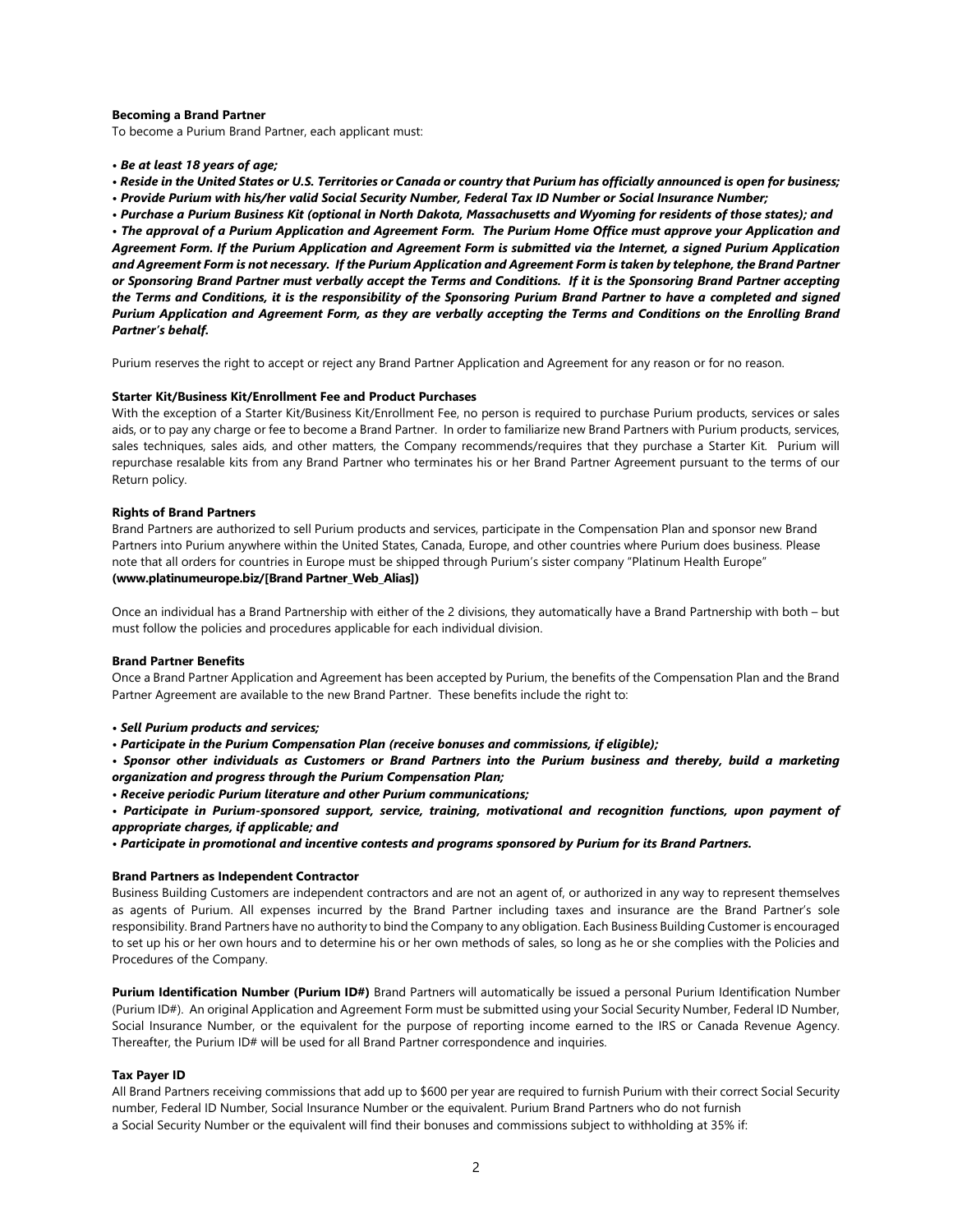### 1. The aggregate amount of such payments and all of the previous payments for the calendar year equals or exceeds \$600; or

### 2. Purium filed a Form 1099 for the Brand Partner for the previous calendar year.

## Sales and Use Taxes

Purium products and promotional materials are subject to various sales and use taxes by local, county, and state government agencies in the locations in which the Brand Partner does business. Purium will collect and pay these taxes on the behalf of Brand Partners in each state that allows or requires Purium to do so. Purium is required to collect and remit sales taxes based on the sales tax rates applicable to the ship-to address, unless a copy of a resale tax certificate is on file at the Purium Home Office. If a Brand Partner submits their resale tax certificate, they will no longer be charged sales tax on products ordered from Purium; however, the Brand Partner is solely responsible for the collection, filing, and payment of taxes to the appropriate taxing authorities. Each Brand Partner is responsible for knowing the laws and regulations of conducting business in his or her state or country and is liable for failure to comply.

#### Income Taxes

All Brand Partners are responsible for paying local, state, and federal taxes due on earnings from commissions or any other earnings generated as a seller of Purium products. At the end of each calendar year, Purium will issue IRS Form 1099 as required by federal statutes governing the United States and will issue the equivalent form in Canada after the Distributor has earned \$600 or more with the Compensation Plan.

## Legal Compliance

Every Brand Partner shall comply with all federal, state, and local statutes and regulations relating to the operation of his or her business. Failure to do so could result in the termination of the Brand Partner status.

#### Annual Renewal

Your Brand Partnership status is for a period of 12 months from the date you enroll in Purium. To maintain your Brand Partnership, you must make a product purchase from Purium every 12 months. If you do not order products from Purium for a period of 12 months, your status will become "Inactive" and you will lose your status as a Purium Brand Partner, as well as your downline and any commissions from orders they place once you are purged from the system. The downline of an Inactive Brand Partner will then be moved up to the next active Brand Partner. The Inactive Brand Partner will now be considered a Retail customer. This rule is waived for not-for-profit organizations. If you lose your active status, you must purchase a new Brand Partnership and reapply to Purium in order to become a Brand Partner - please note that you will not be paid retroactively on commissions and will not have your downline reinstated. Brand Partner "purges" are done on a monthly basis and are not based on a calendar year.

#### Bonus and Commission

## Qualifications and Accrual

A Brand Partner must be active and in compliance with the Agreement to qualify for bonuses and commissions. So long as a Brand Partner complies with the terms of the Agreement, Purium shall pay commissions to such Brand Partner in accordance with the Marketing and Compensation plan. The minimum amount for which Purium will issue a commission is \$10. If a Brand Partner's bonuses and commissions do not equal or exceed \$10 (for those with direct deposit) or \$13 (for those that receive their commissions by paper check due to the \$3 accounting fee), the Company will accrue the commissions and bonuses until they total \$10 (\$13 if fee is applicable). Payment will be issued once \$10 (\$13 if fee is applicable) has been accrued.

## Payment of Commissions and Bonuses

Commission Bonuses earned with Purium are either paid weekly or monthly depending on the Commission Period. Weekly bonuses are paid on the subsequent Friday following the close of the Weekly Commission Period. Monthly Bonuses are paid on the 15th of the following month following the close of the Monthly Commission Period. Bonuses checks are either mailed or directly deposited on the pay date. However, if the pay date falls on a holiday or weekend, the bonus is paid on the previous business day.

There is a \$3 fee that is deducted from a Brand Partner's commission check for any physical commission checks that must be mailed out and therefore it is recommended that all Brand Partners sign up for direct deposit. To do so, please sign up in your back office or contact Customer Service with the Name of the Bank, Bank Routing number, Account number, and Your Name as it appears on the account, and the Account status (Checking or Savings) for your bank account. Commissions paid out on returned items will be deducted from future commissions for the recipient of said commissions.

#### Corporations and Partnerships

Corporations and partnerships may become Purium Brand Partners by submitting a Purium Application and Agreement Form and the Business Entity Form, which must be signed by its president or managing partner. Purium will recognize up to two Brand Partners of the corporation or partnership as its representatives. Trusts will abide by the same policies. Purium will recognize the dissolution of a partnership or corporation upon receipt of a signed, notarized agreement by all interested parties or upon the receipt of a court order.

### Selling Activities

Any Purium Brand Partner who wishes to sell a non-Purium produced sales aid, training program, or service to another Purium Customer or Brand Partner, which supports the Purium products or business opportunity, must have the prior written permission of the Home Office.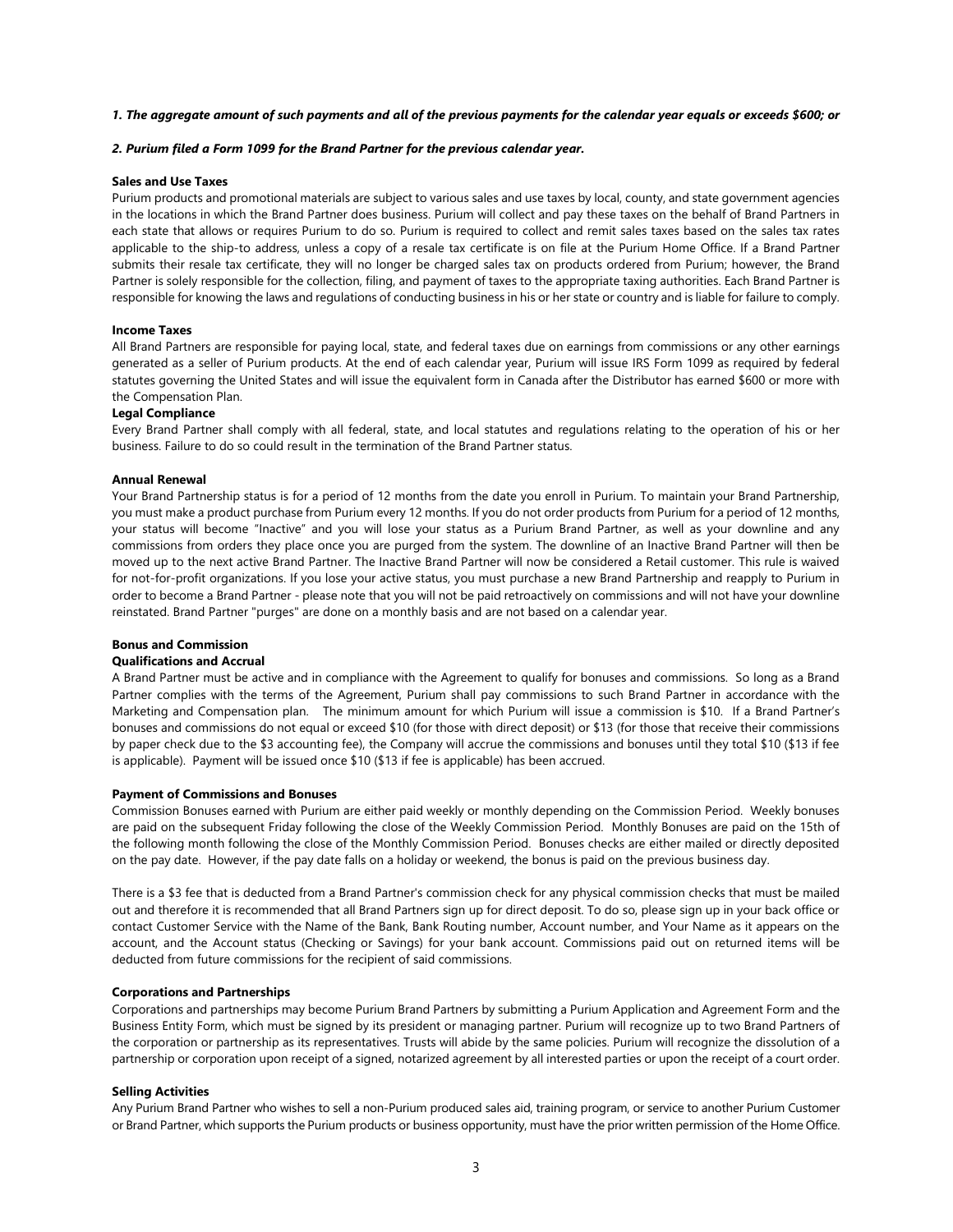In order to get permission, the Brand Partner should send in their documents outlining the purpose of the sales aid, the fee for the sales aid and if the Brand Partner expects to profit on the promotion of the sales aid to compliance@puriumcorp.com. Any such sale without the prior written permission of the Home Office is strictly prohibited.

No Purium Brand Partner who personally sells Purium related literature, sales aids or services that are not produced by Purium, shall induce, or attempt to induce, another Purium customer who they have not personally sponsored to purchase or sell such literature, sales aids or services. Such attempts (even if unsuccessful) may result in termination of the Brand Partner's distributorship.

Purium Brand Partners may engage in selling activities related to non-Purium-produced products and services if they desire to do so, but they may not take advantage of their knowledge of, or association with, other Purium customers, that were not personally sponsored by them, to promote and expand their non-Purium business. The solicitation of non-personally sponsored customers is strictly prohibited this includes upline, cross-line and downline Customers and Brand Partners not personally enrolled into Purium.

## Brand Partner Accounts

Individual Brand Partners may only own one Purium Brand Partner position. Married couples will be considered as one Brand Partner. Purium allows for only 1 Brand Partnership per residence. Any requests for exceptions to this rule must be formally filed by email to the corporate office via compliance@puriumcorp.com.

If two Purium Brand Partners have been independently operating their Purium businesses and decide to marry, the following options will apply:

1. The newly married couple may operate both Organizations; each Organization will, however, be operated in its original line of sponsorship.

2. The newly married couple may sell or transfer ownership of one of the Organizations. See "Sale of an Organization".

## 3. The newly married couple may simply abandon one of their two Organizations. The sponsorship of the abandoned Organization shall pass up the line of sponsorship to the next upline sponsor.

## Dissolution of Marriage or Partnership

When a couple sharing a Brand Partner account divorces, separates or terminates a partnership, Purium will continue to pay bonus checks as before the divorce, separation or partnership termination until it receives a court decree or written notice signed and notarized by both parties, defining the ownership of their organization and specifying how future bonus checks are to be paid.

#### Orphan Policy

When a customer places an order and fails to give Purium any information as to who referred them to Purium or who they want to have as their Sponsor, they are signed up, allowed to place an order and are sponsored under the Orphan Account.

Purium will contact the customer in an attempt to find out who referred them to Purium so that Purium can transfer them to an appropriate Sponsor. If the customer doesn't provide the info, Purium has the right to place that customer under an active business builder chosen by Purium.

#### Responsibilities of Enrollers

Becoming a Purium Brand Partner entitles you to sponsor other Brand Partners. Sponsors are responsible for:

1. Initial Training. It is important to introduce your Brand Partners to the Purium products, Compensation Plan, and Policies and Procedures. For example, when helping Brand Partners to enroll, Sponsors should make sure to be clear on the preparation needed for a 10-Day Transformation, the nature of the commission structure, the requirement to have personally-created advertising material approved by the Purium Compliance Dept, and the requirement for becoming a Brand Partner with 25% off, etc. The most successful will periodically contact all their Brand Partners to make sure that their sales training is effective. 2. Keeping accurate sponsorship and business records.

3. Understanding Company policies. Sponsors must stay informed of any new Company policies and review these with their Brand Partners to make sure they understand them.

## Enrolling Other Brand Partners

If several Brand Partners contact the same prospect, the prospect will choose the Brand Partner under which he/she wants to enroll. The Company reserves the right to settle all disputes and its decision will be final.

## Transferring Placement of Brand Partners

An Enroller may Place a new Brand Partner to any Brand Partner in his or her downline as long as the Brand Partner being placed has been a Purium Brand Partner for 1 plus month, or less. For example, whether someone enrolls on January 2nd or January 31st, their enroller has until the last day of February to place them under a new Brand Partner. No moves can be done in the last 7 days of a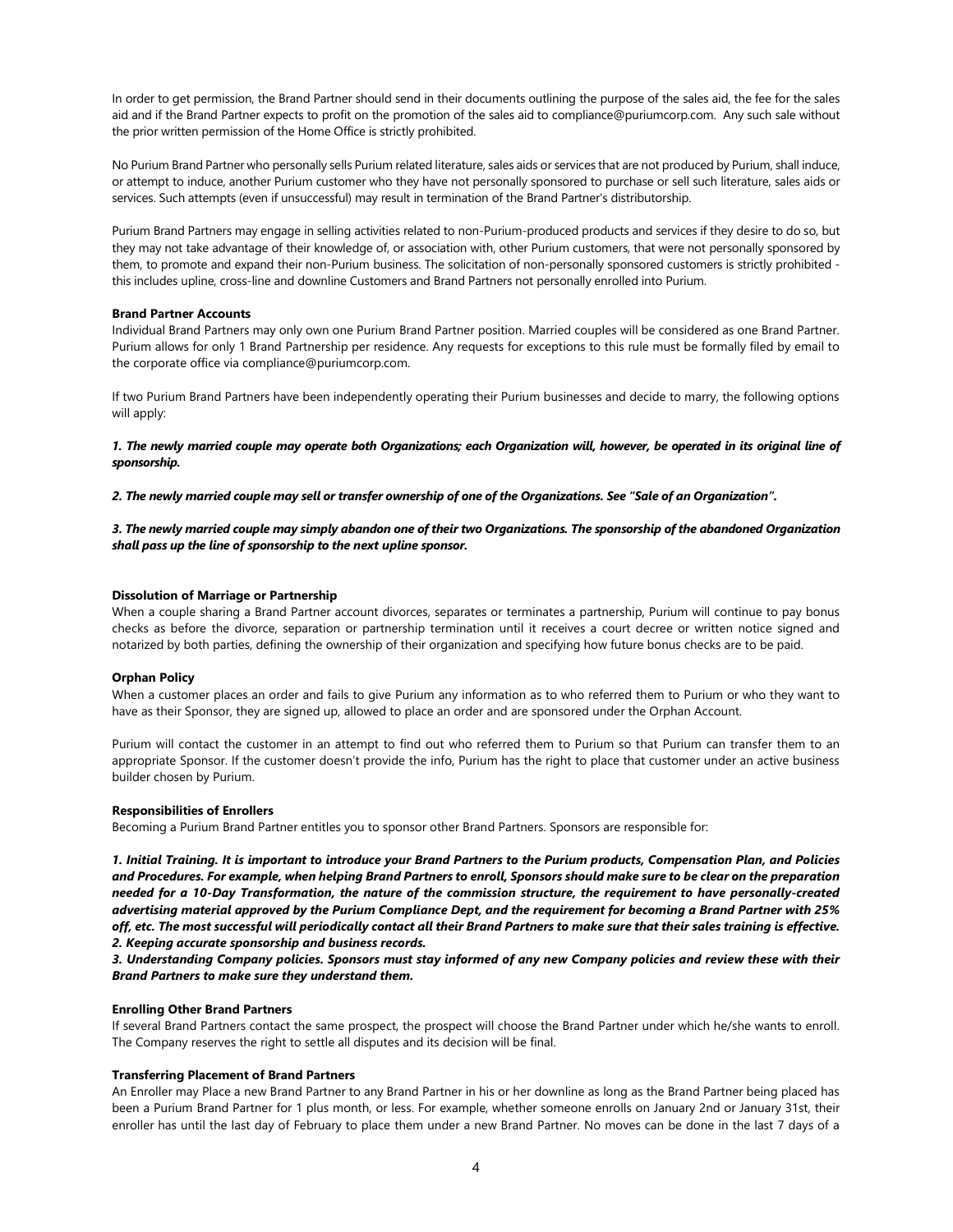calendar month. No moving of Retail Customers is allowed. Placements of Brand Partners can be done through the DREAMS Technology Back Office. Placement requests completed by the company will require a \$50 administrative fee, unless the Placement is done during the time of Enrollment in which case there will be no charge.

## Transferring Enrollment of Brand Partners

Purium is a relationship business and the relationship between the Enroller and the new Brand Partner is absolutely vital to the success of the downline structure, the Purium business opportunity and the overall health of our Brand Partnership community. For this reason, Purium actively discourages the movement of Enrollees as well as the Placement of Brand Partners beyond the 1 plus month period outlined above. Any Enroller moves or Placements beyond 1 plus month will generally be approved in only two circumstances:

## A. Unethical business practices by the original Enroller. These move/placement requests must be accompanied by written documentation of the unethical business practice.

## B. Mistake in the Enrollment process. These move/placement requests must be accompanied by written documentation of the mistake of the Enrollment.

In such cases, the Company will be the final authority. If a person wants to move without permission, they must sit out 6 months and then re-enroll as a new Brand Partner.

#### Succession

Upon the death or incapacity of the Brand Partner, his or her rights to bonuses and position, together with sponsoring responsibilities, shall pass to his or her successor in interest upon written application when Purium is provided with all necessary documentation. The successor Brand Partner must submit an Application and Agreement form and fulfill all responsibilities. The successor Brand Partner may be an existing customer as long as he or she complies with all Purium policies and procedures.

#### Voluntary Cancellation

A Customer or Brand Partner or who notifies the Company in writing of their election to cancel their Purium Application and Agreement may cancel at any time and for any reason.

Customers or Brand Partners who resign from the Company must wait 6 months to reapply under a new Sponsor. A Montana resident may cancel his or her Brand Partner Agreement within 15 days from the date of enrollment and may return his or her Starter Kit for a full refund within such time period.

#### Sale of an Organization

A Brand Partner who owns and operates a Purium Organization may sell his or her ownership interest in such Organization under the following conditions. In order to preserve the line of sponsorship, the Organization being sold must remain in the same position within its original line of sponsorship. Accordingly, the selling Brand Partner must offer his or her Purium Organization in the following order of priority:

1. The first option to purchase belongs to his or her Enroller, who retains throughout the sale negotiation the right to acquire the Seller's organization by meeting the price and conditions of any bona fide offer received by and deemed acceptable to the Seller.

2. The second option to purchase belongs to the first upline Brand Partner, above his or her Enroller, who retains throughout the sale negotiations the right to acquire the Seller's organization by meeting the price and conditions of any bona fide offer received by and deemed acceptable to the Seller.

3. To an outside party who

a. Possesses sufficient expertise in the business so as to demonstrate a complete and accurate understanding of the Purium Sales and Marketing Plan and Purium business;

## b. Possesses a complete and accurate understanding of Purium Policies and Procedures and demonstrates a willingness to abide by them;

#### c. Possesses adequate resources to operate the Seller's business and to provide necessary training and support.

Such sale shall not become final and no changes in ownership are to be implemented until such sale has been reviewed and approved by the Home Office. The required processing fee of \$150 US is payable when the transaction is complete. The Home Office will only approve bona fide sales. Sales whose sole purpose is to transfer or elevate rank are prohibited. If a Brand Partner sells his/her Distributorship, this person must sit out 6 months and then re-enroll as a new Brand Partner. This enrollment may happen anywhere in the Purium organization but cannot be above any group of Distributors including the group he/she sold.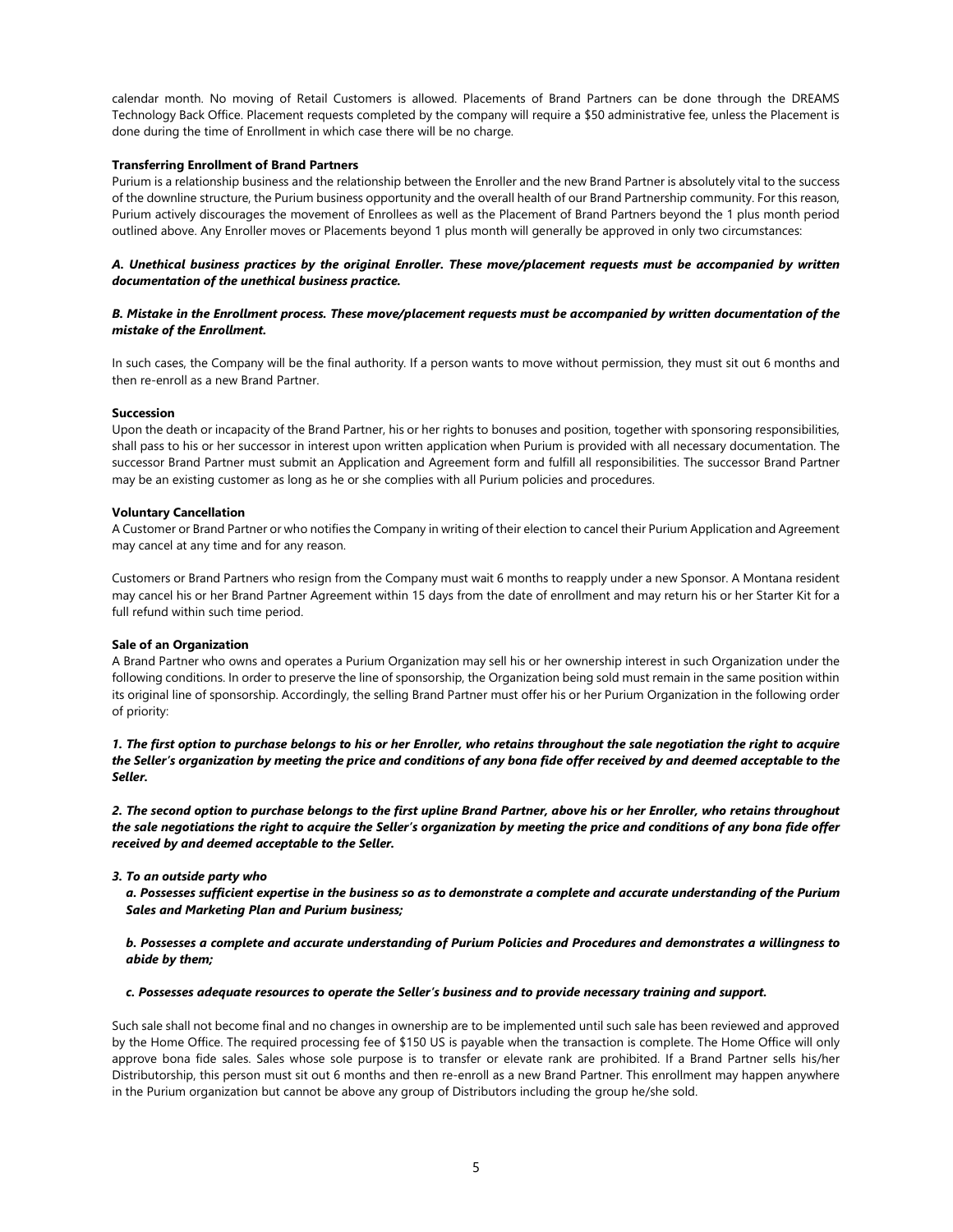## Disciplinary Actions

A Brand Partner violation of the Purium Agreement or any of the Company's Policies and Procedures, or participation in any illegal, fraudulent, deceptive, or unethical business conduct may result, at the Company's discretion, in one or more of the following disciplinary actions:

1. Issuance of a written warning or admonition.

2. Imposition of a fine, which may be imposed immediately or withheld from future commission checks.

3. Banishment from Purium conference calls and events.

4. Withholding of commission checks.

5. Reassignment of all or part of a Business Building Customer's Organization.

6. Suspension, which may result in termination or reinstatement with conditions or restrictions.

7. Termination of the Brand Partner. Involuntary Termination and Appeal Procedures

Purium may, at its sole discretion, terminate a Brand Partner account at any time upon the occurrence of any of the following events:

1. If a Brand Partner breaches any term or condition of this Agreement or performs any illegal or unethical act.

2. Any conduct by a Brand Partner, which is determined to damage the business or reputation of Purium, its Brand Partners, its products, or its programs.

3. If a Brand Partner solicits or attempts to sponsor Purium customers into another network marketing, MLM, or direct sales program.

4. If a Brand Partner attempts to promote or sell an unapproved Sales Aid or Training Program.

5. If a Brand Partner sells or attempts to sell Purium products on Amazon, eBay or other retail websites or in retail stores in which more than 30% of the sales is derived from products sales on a shelf

6. If a Brand Partner makes illegal or inappropriate product claims or income claims on a public-facing website or social media page.

7. If a Brand Partner makes slanderous comments about the company, owners, products or Purium business opportunity on a publicfacing website or social media page.

In the event of a Brand Partner termination, the following procedures will be followed:

1. If cause exists for termination, the Home Office will inform the Brand Partner by Email at the latest address listed with the Company for the Brand Partner that his/her Brand Partner status is immediately terminated. The Brand Partner will have ten days from the receipt of email to appeal the termination in writing. Unless the Brand Partner replies to the Home Office within this time period, the termination will be deemed final.

2. Upon timely appeal of the termination, the Home Office will review the matter and determine the appropriate action, and the decision of the Home Office will be final.

3. In the event of termination, at the discretion of the Company, the Brand Partner's Organization may be transferred to the first upline Brand Partner placed under a new sponsor in the same position within its original line of sponsorship.

4. In the event that a Brand Partner resigns or is terminated, they will not be entitled to any compensation from the Company. In cases where a termination is disputed, the Company may, at its option, hold all past, current and future monies in a reserve fund until the dispute is settled.

## Enforcement of Rules

Any Brand Partners aware of other Customers or Brand Partners violating any of the Policies and Procedures should inform said Customer or Brand Partner of the violation and the reason for the rule. Most violations are due to a lack of information. If the Customer or Brand Partner continues to violate the rule, then the Home Office should be notified. Any disciplinary decision by the Home Office will be final.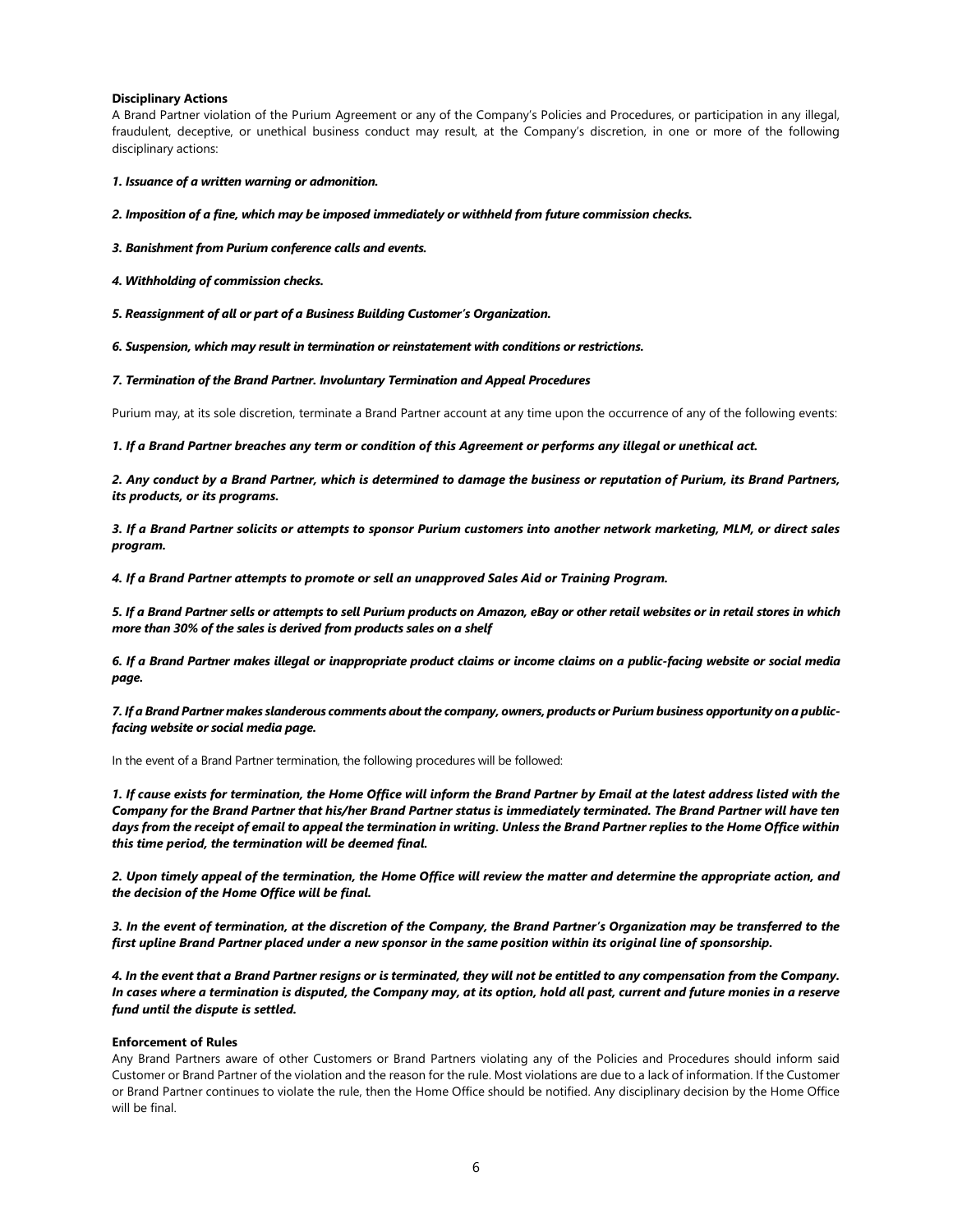### Vendor Confidentiality

Purium's business relationship with its vendors, manufacturers, and suppliers is confidential. or Brand Partners shall not contact, directly or indirectly, or speak to or communicate with any representative of any Purium supplier or manufacturer except at a Purium-sponsored event at which the representative is present at the request of Purium. Violation of this regulation may result in termination and possible claims for damages if the vendor/manufacturer's association is compromised by the Brand Partner's contact with them.

### Confidential Information

During the term of the Agreement, Purium may provide confidential information to its or Brand Partners, including, but not limited to: Brand Partner lists, genealogy reports, business reports, financial, manufacturing or supplier information, product formulas, commissions or sales reports or other information, which Purium may designate as confidential. You have acknowledged that upon receipt of such information that the information is proprietary and confidential to Purium and were transmitted to you in strictest confidence. You will keep the information confidential and shall not disclose, publish, sell or license such information to any third party, directly or indirectly, nor will you use the information to compete with Purium directly or indirectly. Upon expiration, non-renewal, or termination of the Agreement, you will promptly return to Purium all such confidential information. This covenant shall survive expiration or termination of the Agreement.

#### Amendments to Policies and Procedures

The Company reserves the right to amend or modify these Policies and Procedures, the Compensation Plan and the Purium Application and Agreement from time to time upon notice (listed below) to the Brand Partner, and the Brand Partner must abide by all such amendments or modifications. These modifications will appear on the Company's website, in publications and normal communications from Purium.

## PURCHASE AND SALE OF PRODUCTS

#### Suggested Retail Price

Purium publishes a Manufacturers' Suggested Retail Price (MSRP) for all its products. If a Brand Partner chooses to promote Purium products on an approved website, the product must be sold at the Suggested Retail Price unless specifically approved in writing by Purium management. Any promotion of Purium products on an unauthorized website or at an unauthorized price may result in termination of the Brand Partner's distributorship.

## Price Changes

The prices of all Purium products and sales aids are subject to change without prior notice.

#### Retail Sales

Purium is a network marketing/direct sales company, we encourage the promotion of our products on a person-to-person and faceto-face manner and allow temporary "Pop-up" displays of 6 days or less (such as at a trade show, swap meet, flea market). Purium does not allow Purium products to be sold in retail establishments or kiosks with a duration of 7 days or longer. The only exception is if the owner is a Purium Brand Partner and 70% or more of the business is a service, such as a gym, hair salon, doctor's office or juice bar, and not a vitamin store, kiosk in a mall, or other traditional retail store. Some Brand Partners may wish to buy and resell products. While we do not discourage this, we want to remind Brand Partners that purchasing products for re-sell is not part of any requirement set forth by Purium and by doing so you take on all of the legal responsibilities of a retail establishment. In the interest of keeping a level playing field for all Brand Partners, Brand Partners may not sell products on Amazon, eBay, Open Sky or any other 3rd party online retailer. Brand Partners may also not post their Gift Card Code on coupon sites such as Retail Me Not, Groupon, Living Social, Coupons, She Saved, The Krazy Koupon Lady, Passion for Savings, Hip 2 Save, Price Blink, Mambo Sprouts, Grocery Guide, Money Saving Mom, etc. Brand Partners may sell on their own personal websites as long as they are in compliance with all other policies set forth. Please submit all requests for promoting Purium products outside of iShopPurium.com to compliance@puriumcorp.com.

### Excess Inventory and Bonus Buying

Brand Partners must never purchase more products than they can reasonably use or sell to retail customers in a month, and must not influence or attempt to influence any other Brand Partner to buy more products than they can reasonably use or sell to retail customers in a month. In addition, bonus buying is strictly prohibited. Bonus buying includes any mechanism or artifice to qualify for rank advancement, incentives, prizes, commissions or bonuses that is not driven by bona fide product or service purchases by end user consumers. Bonus buying includes, but is not limited to, purchasing products through a straw man or other artifice.

### No Exclusive Territories

Purium is open to do business in the US and Canada. Purium's sister company, Platinum Health Products, is open to do business in the EU and UK. All Brand Partners are able to promote throughout these territories and no Brand Partner, or groups of Brand Partners, will be given exclusive rights within these countries.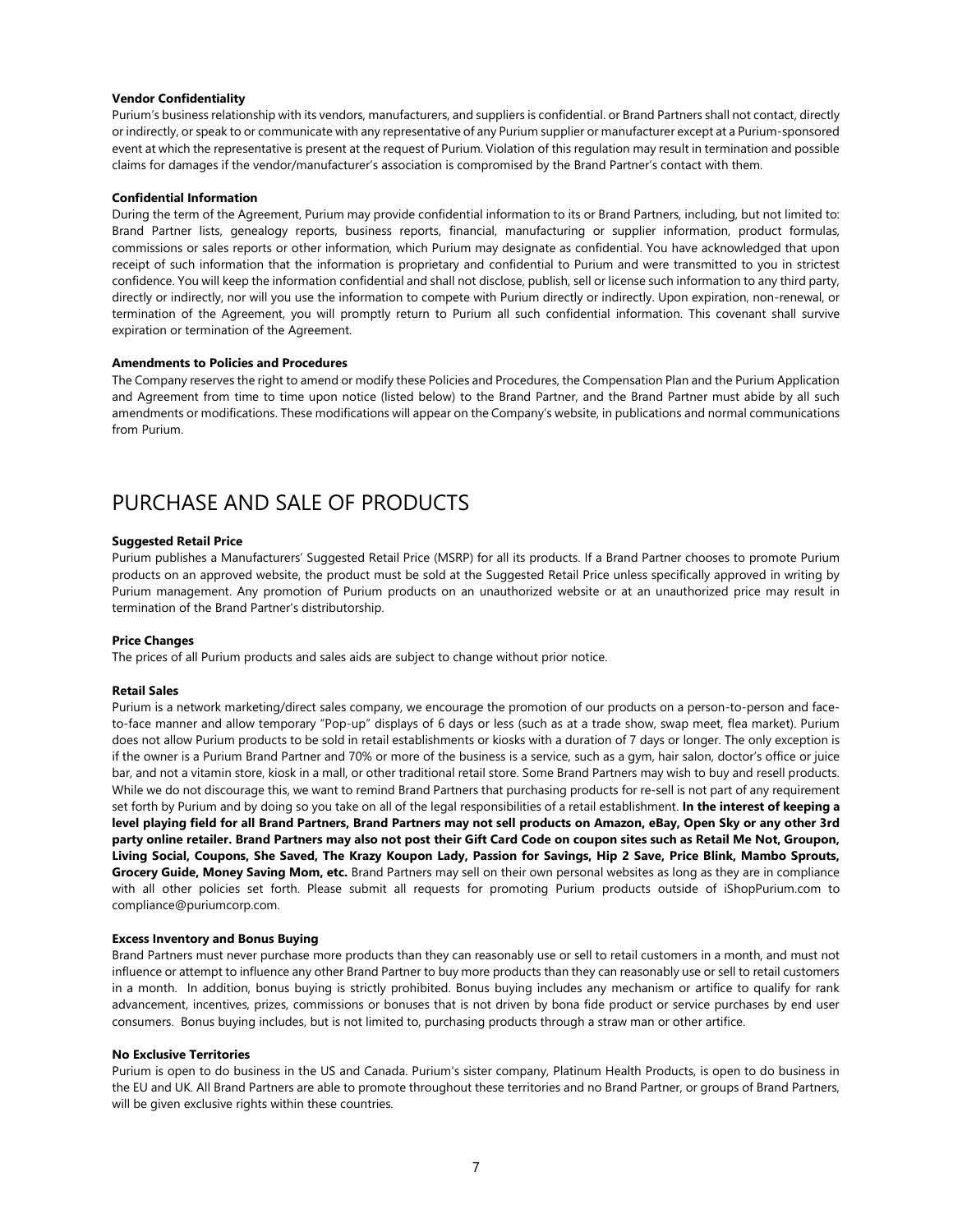#### International Orders

Purium is open in the United States and Canada, www.iShopPurium.com is set up to take orders for Customers and Brand Partners within to these two countries only. Platinum Health Europe is open in all 27 countries in the European Union; www.platinumeurope.biz/(your gift card code). International customers outside of these countries may place retail orders from Purium through Customer Service after being alerted of the following disclaimer:

All International shipments are subject to special fees by the government of the country the product is being shipped to and therefore once the package leaves our facility, International customers are solely responsible for the shipping charges and customs clearance, duties and taxes, and any other associated costs. Please consult your local customs authority for your local tax and duty rate on nutritional supplements. Please note that it is the responsibility of the customer to know which ingredients/products are not allowed to be imported into the destination country as Purium will not have that information. Please also note that if a package is returned to Purium as a result of a dispute with customs, the customer in question will be liable for the outbound and return shipping. Brand Partners are prohibited from importing products in bulk into countries where Purium is not considered "open." Purium does not guarantee products within International shipments and will not take any returns for these products. The Purium 60-Day Product Guarantee does not apply outside of the US and Canada.

## Customer Satisfaction

If you choose to sell products in a retail customer transaction outside of the iShopPurium.com website, you will be responsible for handling any customer returns of those products. If a customer is unhappy with a product and would like to return it, please follow the protocol listed below:

1. You should refund their money promptly.

2. Ask enough questions to determine why the customer feels dissatisfied with the product. Example: How much did you take? When did you take the product? Have you taken the product consistently? Etc.

3. Attempt to re-educate the customer on the correct use of the product as determined by your questioning.

4. You should return the unused portion of product to Purium for an exchange within 60 days of original purchase.

## Money Back Guarantee for Retail Customers

If a Retail Customer or Brand Partner is dissatisfied with any Purium product for any reason, he or she may return the unused portion of the product to the Company or Brand Partner from whom it was directly purchased from within 60 days. The customer will receive a replacement, an exchange, or a full refund of their purchase price, excluding shipping charges.

Every Purium Brand Partner is required to offer a 100% unconditional money-back guarantee to all Retail Customers when returned within 60 days. All Purium Brand Partners are responsible to honor this guarantee.

Purium will replace the returned product if Customer Service receives the following from the Brand Partner within fifteen (15) days of the return:

1. A signed statement from the retail customer, including name, address, telephone number, an explanation for the return, and the receipt showing that the customer received a full refund from the Purium Brand Partner.

2. A copy of the original retail sales receipt, canceled check or credit card statement.

3. The returned product. The Brand Partner must obtain a return authorization number from Customer Service within 60 days of delivery of the product package. Any product returned without prior authorization will be returned to the sender.

## Failure by a Brand Partner to honor a legitimate refund request by a Retail Customer could result in termination of his or her Purium account.

#### Buyer's Right to Cancel

Federal law gives a buyer the right to cancel consumer sales of \$25 or more without penalty prior to midnight on the third business day after the transaction. If the consumer wishes to cancel, he or she must mail or deliver to the Brand Partner prior to midnight on the third business day after the transaction:

1. A valid notice of cancellation after ordering or purchasing product.

#### 2. The product in the same substantially good and unused condition as received.

The consumer is then entitled to a full refund from the Brand Partner without penalty. When delivering product to customers, the Brand Partner is responsible for informing the consumer of the "Buyer's Right to Cancel." The Brand Partner must present the consumer with a complete legal notice in writing and obtain the buyer's signature thereon.

### Returns Procedures

Brand Partners receive bonuses or commissions based on the actual sales of products to end consumers. To return or exchange product for any reason, please follow the steps below: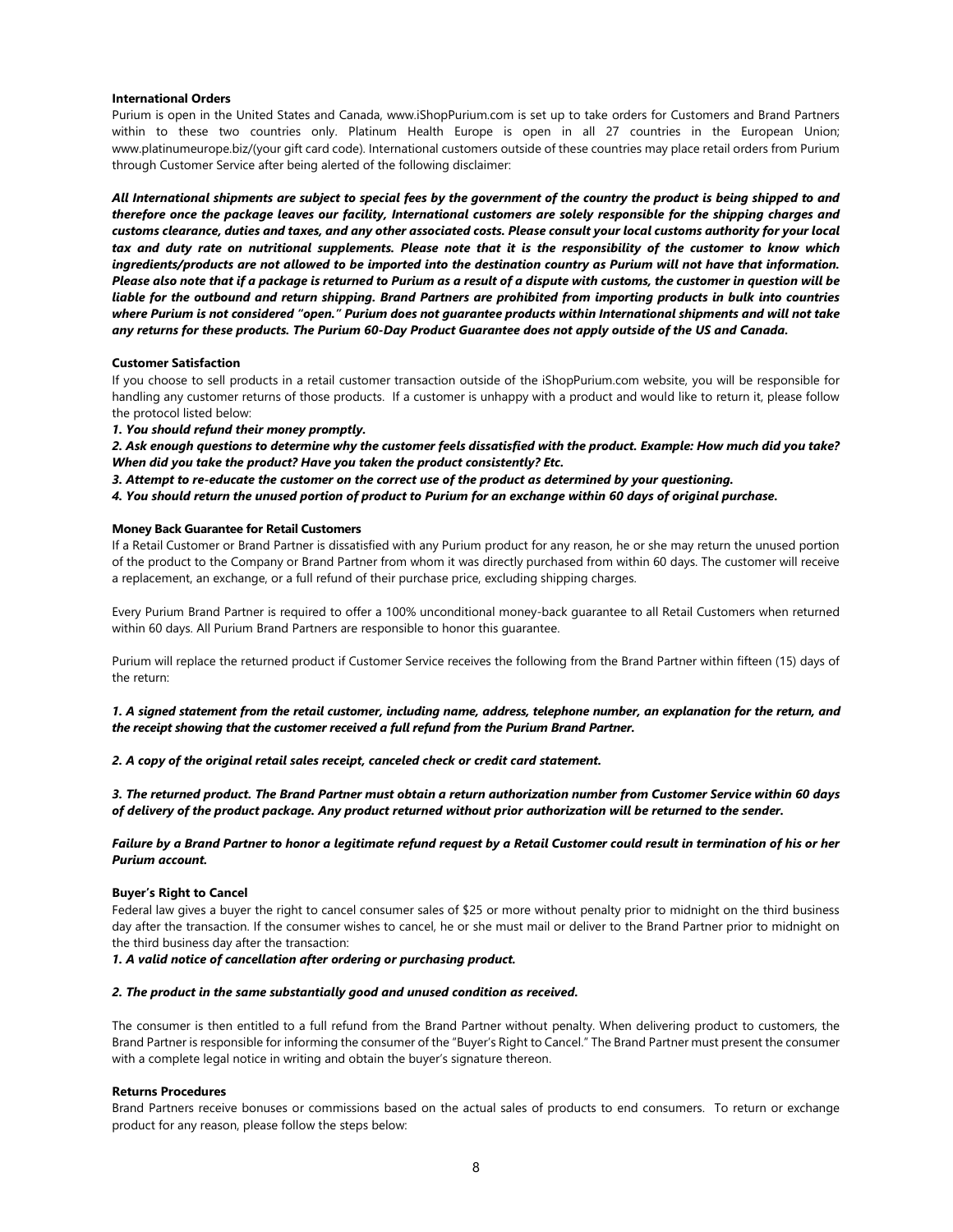1. Obtain a return authorization number from Customer Service (888-747-6733 or support@puriumcorp.com) within 60 days of delivery of the product package.

## 2. Print the return authorization number clearly on the outside of the package.

## 3. In the event of a Company error only, Customer Service will issue a call tag that allows the customer to ship the package back to Purium at no expense. Otherwise customer is responsible for the shipping cost.

Please note the following: You must return each item that you are wishing to get a refund for; Purium packs must be in their entirety unless pre-approved by Purium's Returns Department for a partial return. Even if the product has been completely used, container(s) must still be sent in order for a refund to be issued. Returns received past the 60 day window will be rejected unless prior approval for store credit has been attained.

Purium reserves the right and has the responsibility to refuse any refund where there has been an abuse of our return policy. Purium reserves the right to charge a 20% re-stocking fee. All refunds are handled at the discretion of Purium management. Please note that standard refunds will not include any shipping fees incurred by the customer.

When a product is returned to Purium for a refund or is repurchased by the Company, either of the following may occur at the Company's discretion: (1) the bonuses, commissions, or overrides attributable to the returned or repurchased product(s) will be deducted from commission payments to the Brand Partner and upline Brand Partners who received bonuses or commissions on the sales of the refunded product(s), in the month in which the refund is given, and continuing every pay period thereafter until the commission is recovered. or (2) the bonuses or commissions attributable to the returned or repurchased product(s) may be deducted from any refunds or credits to the Brand Partner who received the bonuses or commissions on the sales of the refunded product(s).

Purchasing products to achieve rank advancements, trip incentives or other financially-beneficial purposes and then returning these products may be considered a manipulation of the Compensation Plan and a breach of the Code of Ethics, which may result in a reprimand, a claw back of commissions and/or termination of the violating Brand Partner's distributorship.

## Purium uses the US Dollar as its functional currency. All payments and credits are valued and issued in US dollars and are not affected by foreign exchange rates.

Please send returns to: Purium Returns Department 1392 Sarah Place Unit B Ontario, CA 91761

## ORDERING PROCEDURES

## Please refer to iShopPurium.com or the SHOP section of puriumbackoffice.com for information on Purium's range of products.

## Ordering Policies

Orders are processed for the day they are received at the Home Office and the volume credit of commissionable product will count for the month in which the order is received. (See Payment of Commissions and Bonuses.)

Orders must be placed on an individual's own account unless given prior approval by the account holder to "drop-ship" an order to the aforementioned individual. Sponsors cannot both pay for and ship an order to themselves through a downline Brand Partner's account. Sponsors must have authorization explicitly given to Purium's Customer Service by the cardholder / account holder in advance (via email or telephone) before Sponsor will be able to begin authorizing the use of said account holder's credit card, even for purchases being sent to the account holder.

Customers living in North America can order directly through www.iShopPurium. Customers living in the European Union (EU) must order through Platinum Health Europe (www.platinumuk.biz/[web\_alias\_here]. Customers living outside of North American and the EU must send their orders to Purium Customer Service via support@puriumcorp.com.\*

\*All International shipments are subject to special rules and restrictions. See the section "International Orders" above for details.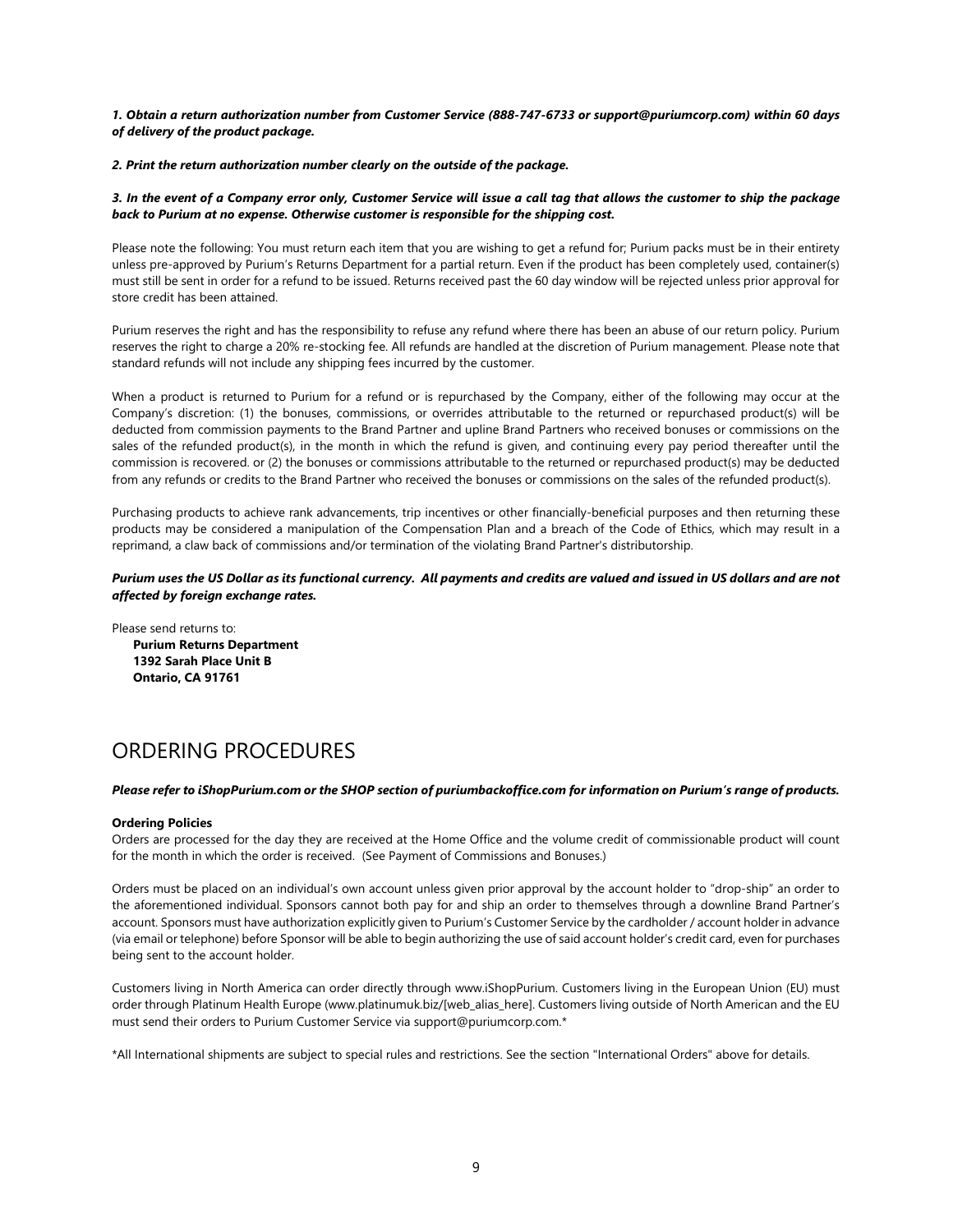## Ordering Online

To order online go to: http://www.iShopPurium.com

- Login by using your User Name and Password.
- Click on Shop Now and proceed with order.
- Contact Customer Service at 888-747-6733 if you require any assistance.

## Ordering by Mail or Fax

Use the Purium Order Form and price list to calculate your order. Be sure to fill out the form completely, including your Purium ID # and the proper amounts for shipping/handling and sales tax. Customer Service will gladly provide you with this information by simply calling 888-747-6733. Include your credit card number and its expiration date or other method of payment in the payment block, as well as the applicable security code.

Mail or fax your order as indicated below:

Purium 2610 Homestead Place Rancho Dominguez, CA 90220 Fax 866-PHP-FAX1 or 866-747-3291

## Ordering by Phone: 888-747-6733

Please have your order ready and give your Purium ID # to the order entry representative. You will also need your shipping address, credit card information: the number, expiration date and billing address if not on file and the credit card security code.

## Smart Orders

Brand Partners and Retail Customers can choose to set up a monthly order. These are orders are called Smart Orders and will automatically if ship if an order is not placed prior to the selected date of the Smart Order. Brand Partners and Retail Customers (Loyal Customers) will receive a 25% discount (instead of a 15% discount) for having a monthly order. If a Brand Partner or Loyal Customer cancel their Smart order, they will be switched back to a 15% discount (if they hadn't ordered in a month)

To set up a Smart Order go to iShopPurium.com. Brand Partners can also log into their Back Office Suite and create their monthly Smart Order under the Account > Smart Order tab. If you prefer to set up your Smart Order by phone, call (888) 747-6733.

### Payment for Smart Orders:

It is the responsibility of the Customer to insure that a valid payment option is provided for monthly processing. Purium is not responsible for any undelivered product or a Brand Partner not attaining qualifications or earnings resulting from declined or invalid payment options. Purium reserves the right to attempt to charge a credit card on file for a Smart Order multiple times.

Changes to a Smart Order must be placed 24 hours prior to the Smart Order date. The changes will take effect with your next order. Changes to Smart orders can also be done by Brand Partners through their back office by clicking on Account > Smart Order. Please be advised, once Smart Orders are in process, we cannot cancel the order.

## Sales Tax

Purium is required by law to collect the applicable sales tax on products purchased, for both retail sale and personal use.

#### Payment Methods

Purium will accept the following forms of payment for an order: Cash (must be exact change), Personal Check, Money Order, Visa, MasterCard, American Express, or Discover.

Checks and money orders must be made payable to Purium, Inc. in the full amount of the order, including applicable sales tax.

The following information must appear on each pre-printed check: account holder's name, home address. (The home phone number should also appear to assist Purium if there is a need to contact the new customer.) Temporary checks will not be accepted.

1. If a check is returned unpaid, Purium may immediately suspend payment privileges to use personal checks. A \$25 Return Check Charge will automatically be charged to the Brand Partner's account.

2. Failure to promptly resolve a returned check is considered a breach of the Agreement. Any uncollected amount may be deducted from future Commissions and Bonuses.

3. In the event an authorization of the check is attempted and denied, the order cannot be accepted unless another acceptable form of payment is received.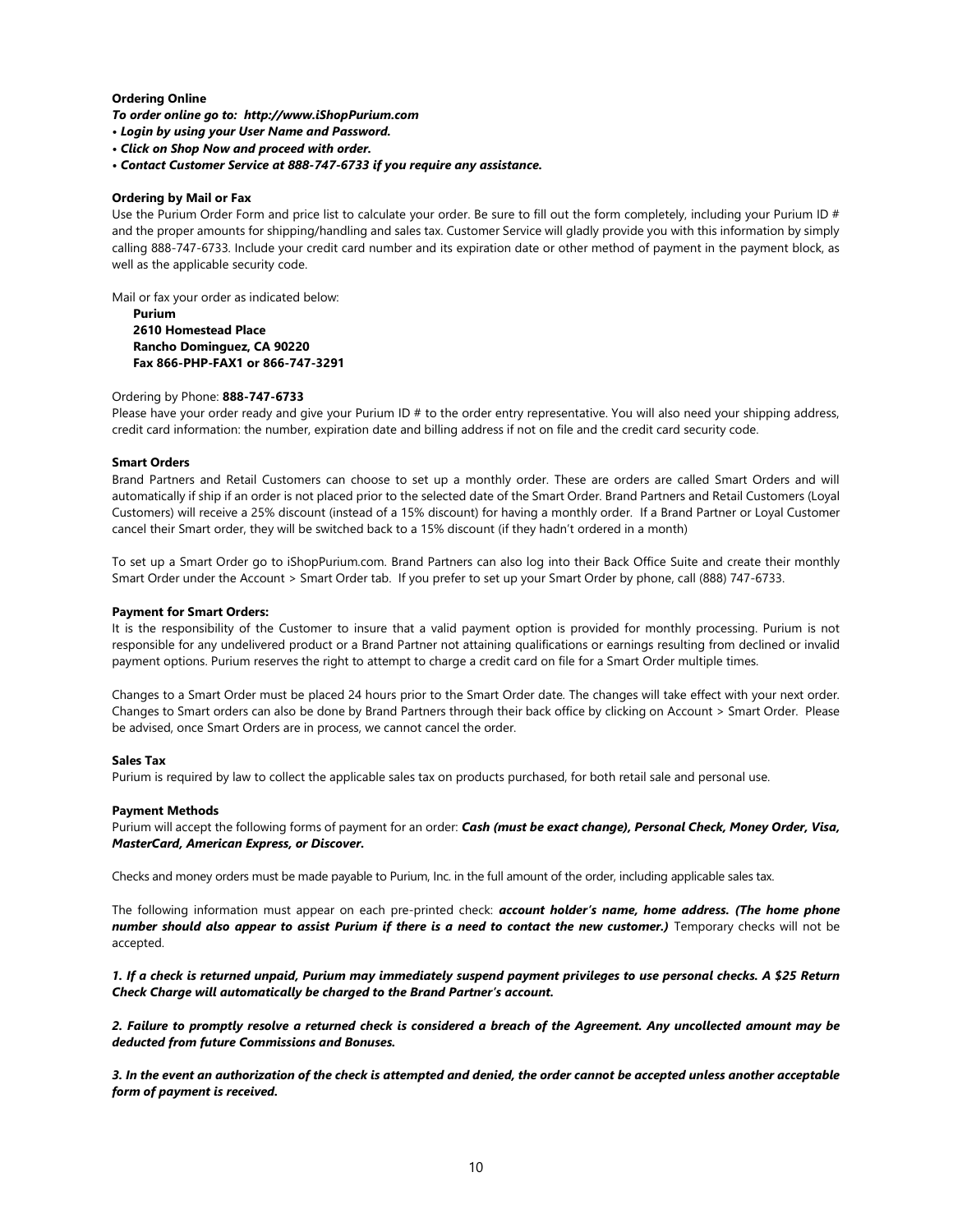All Credit Card payments will be submitted to the credit card company for approval prior to processing the order. In the event that the credit card company refuses to authorize the full payment, Purium will notify the credit card holder. If the credit card payment cannot be resolved promptly, the order will not be processed. Purium cannot accept 3rd party credit cards without Customer Service being given the card holder's explicit authorization via telephone or email. C.O.D. orders will be charged \$7.50 each.

## Shipping and Handling

Flat rate options are available for all domestic shipments based on the shipping destination and order total. Check our website under Shipping Terms for current terms and conditions.

## Back Orders

We will ship all products currently in stock. Any out-of-stock items will be placed on back order and shipped as soon as the product is received. Business Volume (BV) on back ordered items will be included on your original order.

If you receive a notice that delivery has been attempted, please contact the carrier to arrange for delivery. If you do not claim the package, it will be shipped back to Purium.

## Checking Your Order

When you receive your order, be sure to check the boxes thoroughly. Smaller items often shift to the bottom of the box, which makes them difficult to see at first. Please do not discard the packing materials until they have been thoroughly checked and you can confirm that the product received matches the product listed on the shipping invoice. In the event that you cannot find an item that is listed on the invoice, you must notify us of the missing item within 10 days from date of delivery.

If you receive a notice that delivery has been attempted, please contact the carrier to arrange for delivery. If you do not claim the package, it will be shipped back to Purium.

## Shipping Errors

Orders received, which contain errors in pricing or addition and do not match the money remitted will automatically be adjusted by the Home Office as follows:

## 1. When the order is underpaid, you will be notified by Purium regarding the shortage.

#### 2. When the order is overpaid, you will receive a credit for the amount of the overpayment.

#### Damaged Shipments

In the event damaged merchandise is received, you should follow these steps:

#### 1. Accept the delivery.

- 2. Document on the delivery receipt the number of damaged boxes and a description of them.
- 3. Save the damaged products or boxes for inspection by the shipping agent.
- 4. Contact Purium Order Entry at 888-747-6733 within 10 days.

## ADVERTISING

#### Advertising Regulations

Only Purium-supplied or approved advertising and literature may be used to promote the products and business plan. Any use of unauthorized advertising or literature may result in the termination of a Brand Partner account.

#### Compliance

All Brand Partner personally-created material must first be submitted to the Corporate office via compliance@puriumcorp.com for approval prior to distribution.

## Medical Claims

Brand Partners may not make any medical or therapeutic claims regarding Purium products including personal testimonials made in public forums such as websites, social media pages, conference calls and open events. If a customer has a medical problem, advise them to consult their physician.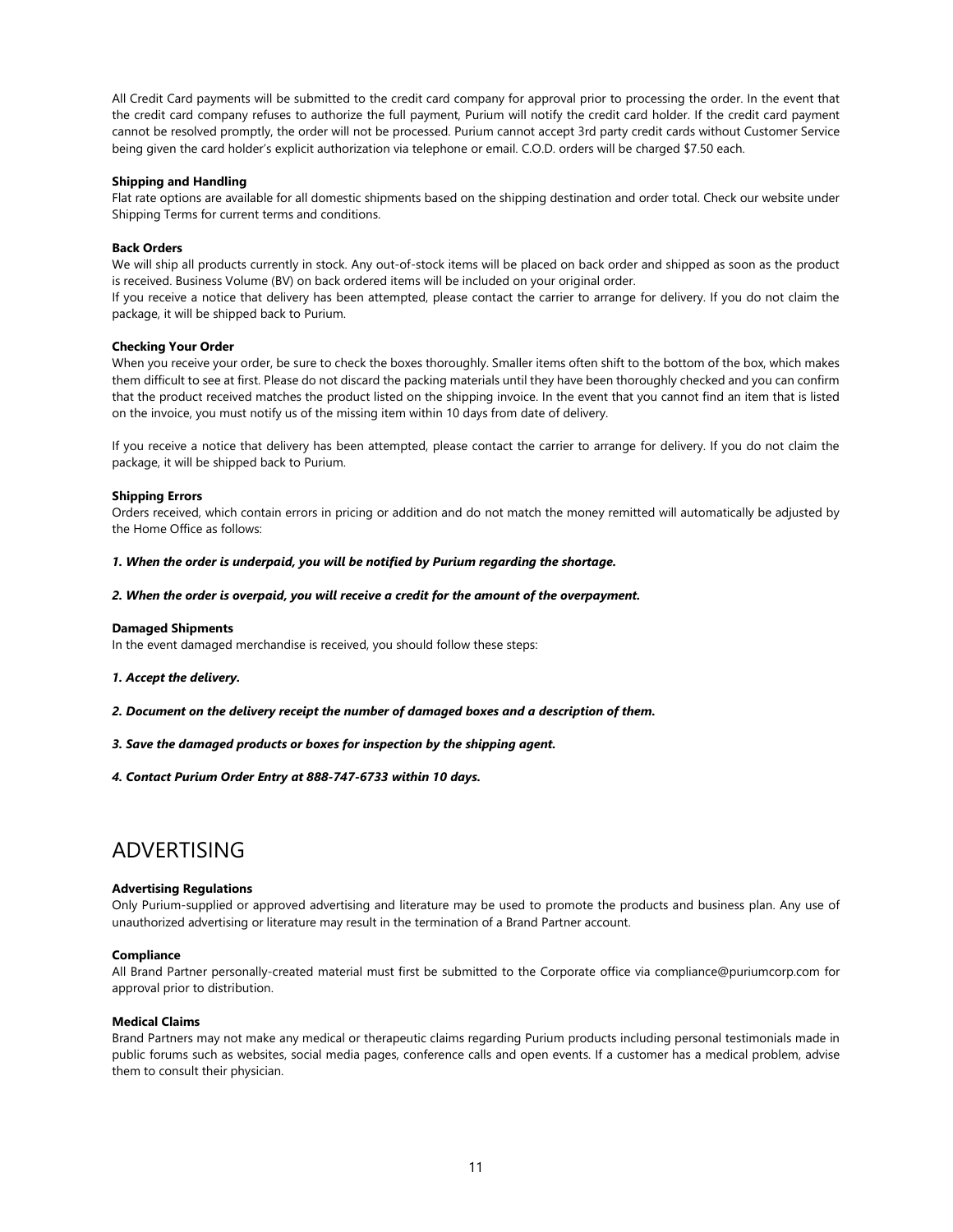## Re-labeling or Re-packaging of Product

The re-labeling or re-packaging of any Company product is expressly prohibited and may violate state or federal laws. The punishment and damages could go beyond the termination of a Brand Partner's Purium distributorship.

## **Trademarks**

The name Purium and the names of all Purium products are the trademarks of Purium, Inc. Only Purium is authorized to produce and market products and literature under these trademarks. Use of the Purium name on any item not produced by Purium is prohibited. The company name, trademarks, product names, or the names of corporate executives, Board of Directors, employees, or any other professionals who endorse Purium may not be used in any form, without prior written approval from the Company.

## Advertised Prices

Brand Partners may not create their own marketing or advertising material offering any Purium products at a price less than the current price on iShopPurium.com. Similarly, Distributors may not sell any Purium products at a price less than the current price on iShopPurium.com. This includes websites and other places where price may be seen and compared. Any websites which have previously passed Purium Compliance will be considered "out of compliance" beginning July 1, 2019 if prices are not adjusted. If you have any questions, please re-submit your website link to compliance@puriumcorp.com.

#### Literature

Company literature may not be duplicated or reprinted without prior written permission from Purium unless it was provided for download in the Distributor's Back Office.

Brand Partners may order Company authorized business cards, letterhead, and stationary bearing the Purium name and logo. All business cards, letterhead, or other literature used by Brand Partners must include the phrase "Independent Distributor."

## Electronic Media

Brand Partners are prohibited from using the name Purium® or the name of Purium' products in radio, television, cable television or internet advertising, or public appearances to publicize Purium or its products except with the express written approval of Purium. Brand Partners may not produce for sale any recorded Company events or speeches without prior written permission from Purium. Brand Partners may not reproduce any recording of Company produced audio or video presentations for sale or for personal use. Any requests to reproduce materials must be submitted to compliance@puriumcorp.com.

#### Ads

As independent contractors, Brand Partners are allowed to promote their business in any legal manner and may advertise without Company approval if they do not use the Purium name or trademark or make any medical or therapeutic claims regarding Company products. Advertisements which include the Purium name or product names must be created exclusively from approved copy on the iShopPurium.com website or submitted for review at compliance@puriumcorp.com.

### Fairs and Trade Shows

Brand Partners may promote their business at fairs and trade shows. However, Purium products must be displayed in a professional manner. The Company must approve any use of its name or trademarks, such as on signs and banners. Such approval must be secured at least two weeks prior to the fair or trade show. Purium does make some banners and trade show materials available at puriumgear.com.

#### Misleading Customers

Brand Partners may not answer their telephone, use websites or other electronic media, or describe themselves, in any manner that would lead a customer or potential customer to believe that he or she is communicating with the corporate offices of Purium.

## Income Representation

When presenting or discussing the Purium Compensation Plan, you must make it clear to prospects that financial success with Purium requires commitment, effort, and sales skill. Conversely, you must never represent that one can be successful without diligently applying themselves. Examples of misrepresentations in this area include:

- It's a turnkey system;
- The system will do the work for you;
- Just get in and your downline will build through spillover;
- Just join and I'll build your downline for you;
- The company does all the work for you;
- You don't have to sell anything; or
- All you have to do is buy your products every month.

The above are merely examples of improper representations about the Compensation Plan. It is important that you do not make these or any other representations that could lead a prospect to believe that they can be successful as a Purium Brand Partner without commitment, effort, and sales skill.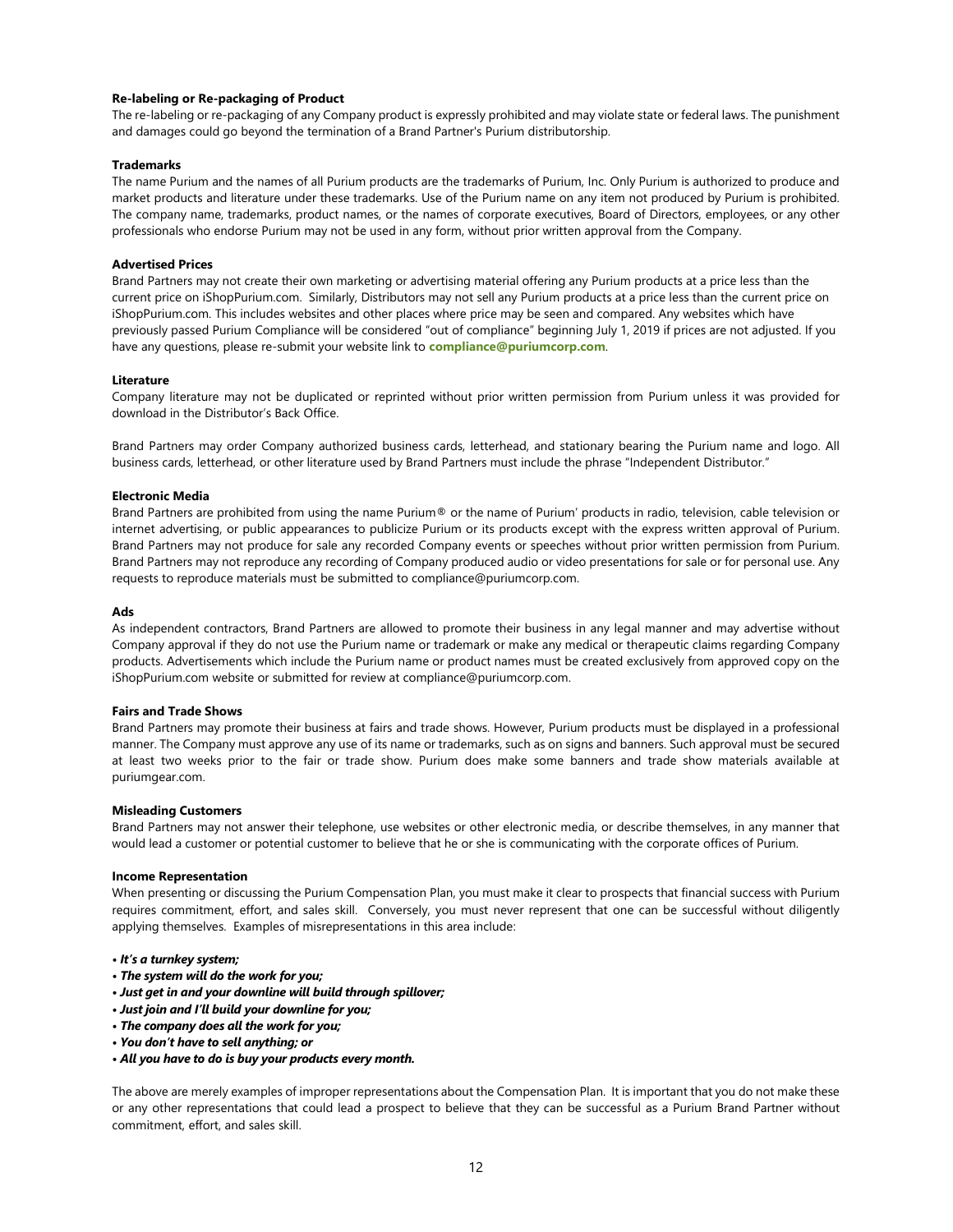|                         |                      | Percent<br>of all<br><b>Affiliates</b> | Percent<br>of active<br><b>Affiliates</b> | 2015 Annual Income<br>for all Affiliates (U.S. Dollars) |            |            | <b>2015 Annual Income</b><br>for active Affiliates (U.S. Dollars) |            |            | <b>Months</b> in<br><b>Purium Company</b> |         |                |
|-------------------------|----------------------|----------------------------------------|-------------------------------------------|---------------------------------------------------------|------------|------------|-------------------------------------------------------------------|------------|------------|-------------------------------------------|---------|----------------|
|                         | <b>Paid Rank</b>     |                                        |                                           | High                                                    | Average    | Low        | <b>High</b>                                                       | Average    | Low        | High                                      | Average | Low            |
| A                       | Associate            | 77.54%                                 | 40.917%                                   | 18,144.37                                               | 5.79       | 0.00       | 18,144.37                                                         | 539.34     | 120.00     | 148                                       | 15      |                |
| B                       | Builder              | 11.57%                                 | 29.659%                                   | 18,585.40                                               | 93.63      | 0.00       | 18,585.40                                                         | 798.64     | 120.00     | 148                                       | 19      |                |
| c                       | Consultant           | 6.12%                                  | 16.462%                                   | 33,502.25                                               | 308.80     | 0.00       | 33,502.25                                                         | 1,786.49   | 123.70     | 144                                       | 18      |                |
| D                       | Director             | 2.64%                                  | 6.943%                                    | 43,530.98                                               | 882.79     | 0.00       | 43,530.98                                                         | 3,580.70   | 333.25     | 150                                       | 18      |                |
| Е                       | Executive            | 1.27%                                  | 3.562%                                    | 81,985.14                                               | 2,399.02   | 0.00       | 81,985.14                                                         | 8,676.87   | 264.23     | 150                                       | 22      |                |
| $\langle \cdot \rangle$ | Diamond              | 0.46%                                  | 1.356%                                    | 89,863.04                                               | 8,493.15   | 0.00       | 89.863.04                                                         | 19,797.92  | 8,473.84   | 148                                       | 28      | 3              |
| $\langle 0 \rangle$     | Green Diamond        | 0.16%                                  | 0.417%                                    | 103,303.15                                              | 14,820.64  | 670.45     | 103,303.15                                                        | 34,286.72  | 22,320.74  | 140                                       | 25      | $\overline{2}$ |
| $\langle 0 \rangle$     | <b>Blue Diamond</b>  | 0.06%                                  | 0.171%                                    | 148,641.07                                              | 46,464.20  | 26,286,00  | 148,641,07                                                        | 65,004.22  | 49.583.23  | 72                                        | 27      | 8              |
| $\textcircled{r}$       | <b>Black Diamond</b> | 0.06%                                  | 0.171%                                    | 204,484.91                                              | 74,907.33  | 22,737.03  | 204,484.91                                                        | 74.907.33  | 22,737.03  | 39                                        | 29      | 13             |
| $\langle 0 \rangle$     | Red Diamond          | 0.05%                                  | 0.146%                                    | 216,927.60                                              | 126,223.78 | 79,426.35  | 216,927.60                                                        | 126,223.78 | 79,426.35  | 144                                       | 34      | 12             |
|                         | Crown                | 0.03%                                  | 0.085%                                    | 212,395.31                                              | 148,714.24 | 124,523.11 | 212,395.31                                                        | 148,714.24 | 124,523.11 | 39                                        | 25      | 16             |
|                         | 2-Star Crown         | 0.02%                                  | 0.050%                                    | 298,284.27                                              | 223,348.33 | 178,875.88 | 298,284.27                                                        | 223,348.33 | 178,875.88 | 40                                        | 29      | 20             |
|                         | 3-Star Crown         | 0.01%                                  | 0.020%                                    | 322,205.58                                              | 294,365.54 | 290,234.65 | 322,205.58                                                        | 294,365.54 | 290,234.65 | 33                                        | 32      | 32             |
|                         | 4-Star Crown         | 0.01%                                  | 0.025%                                    | 477,798.13                                              | 380,422.17 | 299,175.45 | 477.798.13                                                        | 380,422.17 | 299,175.45 | 150                                       | 72      | 30             |
|                         | 5-Star Crown         | 0.01%                                  | 0.015%                                    | 522,558.84                                              | 468,980.05 | 383,093.47 | 522,558.84                                                        | 468,980.05 | 383,093.47 | 31                                        | 31      | 31             |

# PURIUM INCOME DISCLOSURE STATEMENT

The income statistics above do not include Retail Profit for selling products to personal Customers not registered with Purium. For many Affiliates, this represents substantial additional income not shown on the chart. Thi

diditional income may increase revenue, especially at the lowest rank levels. Such a personal income statistics above are for all active U.S. Purium Affiliates who were eligible to earn downline commissions in 2015. An "ac

The income statistics above are for all active Purium Brand Partners who were eligible to earn downline commissions between January and June, 2014. Note that these figures do not represent a Brand Partner's profit, as they do not consider expenses incurred by a Brand Partner in operation or promotion of his/her business. The figures above refer to gross income (total income before any expenses are deducted). The expenses a Brand Partner incurs in the operation of his/her Purium business vary widely. The earnings of the Brand Partners in this chart are not necessarily representative of the income, if any, that a Purium Brand Partner can or will earn through his or her participation in the Purium Compensation Plan. These figures should not be considered as guarantees or projections of your actual earnings or profits. Any representation or guarantee of earnings would be misleading. Success with Purium results only from successful sales efforts, which require hard work, diligence, and leadership. Your success will depend upon how effectively you exercise these qualities.

## Extraneous Materials and Products

Only Purium products and authorized promotional material may be sold or displayed at any Purium scheduled opportunity meeting, seminar or in-home presentation. Presenting non-Purium products or opportunities at a Purium event is a serious violation of the Code of Ethics and may be cause for termination.

## Media Inquiries

With increasing public interest in Purium, Brand Partners may be contacted by the media. When this happens, please contact the Purium Marketing Department immediately. No Brand Partner is authorized to make any statements or comments to the media with reference to any or all of the Company's officers, products, or procedures beyond what is approved by Purium or provided in press releases supplied by the Company. This policy is to assure accuracy and a consistent public image. No media advertising is authorized without prior written approval from the Company.

## Do-Not-Call Regulations

Brand Partners must conduct their business in accordance with state and federal do-not-call regulations.

## Liability

Violation of any of the rules in the Policies and Procedures by a Brand Partner will be grounds for termination of the individual's status. The Brand Partner will be liable for damages resulting from unauthorized use of Purium copyrights, trademarks, and materials.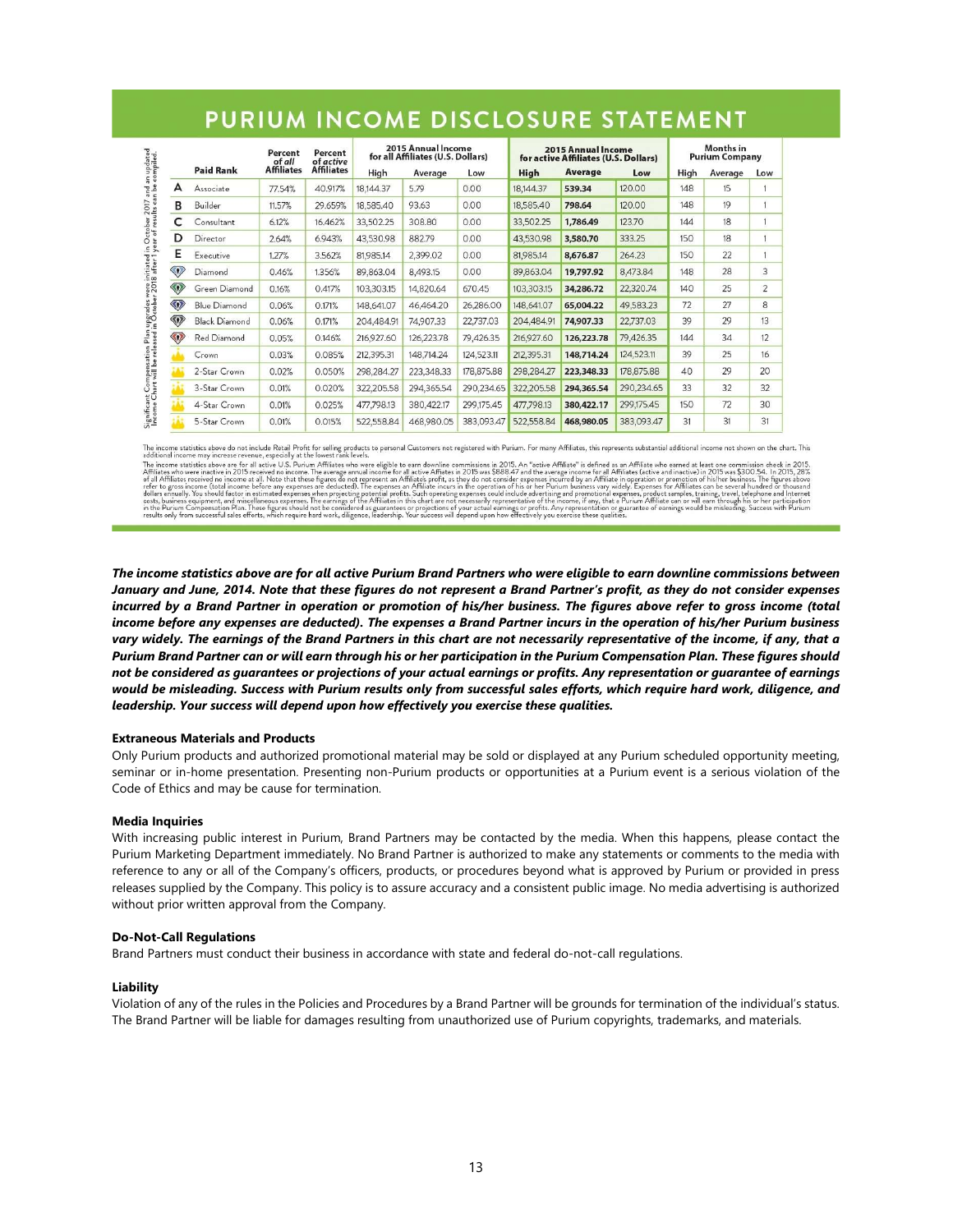## INTERNET POLICIES

## Domain names, URLs, and Search Engines

Brand Partners and customers are prohibited from using the names "Purium," "10-Day Transformation," "Power Shake," "David Sandoval," "Million Mom Movement" or any trademarked names of products, programs, or anyone working in the corporate office, in part or in full, within their domain names, URLs or Search Engine Optimization. Brand Partners may use nutrition or business related names and can include mention of Purium within the page. Brand Partners must make it clear that they are independent distributors. All marketing efforts should be sent to compliance@puriumcorp.com for approval.

## Social Media: Facebook, Twitter, Pinterest, Instagram, etc.

In the past we have prohibited Brand Partners from using the company name or product names in part or in full within the names of their Social Media sites. After considering input from the Field Advisory Board, we have now compromised on this and expanded this policy to allow certain uses of these names. The name Purium and Purium trademarks can be used in password-protected social media groups for the purposes of training, education and recognition - NOT public-facing pages for the purposes of promoting, recruiting or selling. For public-facing social media pages, the first part of the name or URL for the Brand Partner's social media site must consist of the Purium business owner's name / business and only the 2nd half may consist of the name of the name "Purium," "10-Day Transformation," "Million Mom Movement," or any of our product names such as the "Power Shake." Ultimately, any site name that is deceptive or provides an unfair advantage because of an inherent claim built into the site name will not be allowed.

## Here are a few examples that do and do not comply with the Purium social media policies:

Within Policy – Mary Smith - Purium Brand Partner, Mary Smith - Transformation Expert, Mary Smith - Purium PowerShake and Superfood Lover

Outside of Policy – Purium Florida, Purium Corp, Purium is my life, 10-Day Transformation Support

## Purium Website

To have a strong business, you need an outstanding website. Any business that wants to grow and prosper must stake their claim on the World Wide Web. At Purium, we are proud to bring our Brand Partners one of the most advanced series of websites in the network marketing and nutritional industries.

Purium Brand Partner sites contain approved information about the Company, its products and the Purium business opportunity. All images and information related to Purium and its products that are found on the website are protected by copyright and Purium reserves the legal rights to these images and information. Brand Partners may re-use and re-print images and blocks of copy in their entirety for promotional materials as long as these re-prints are shared within the same context as the original and do not include additional claims not found on the corporate website. All advertisements of Purium products must include a product disclaimer and all advertisements of the Purium opportunity which include any mention of earning money must include the complete income disclaimer.

## Digital Media Submission

## (YouTube, Vimeo, iTunes, PhotoBucket etc.)

Brand Partners may upload, submit or publish Purium-related video, audio or photo content that they develop and create so long as it aligns with Purium's values, contributes to the Purium community greater good, and is in compliance with Purium's Policies and Procedures. All submissions must clearly identify you as an Independent Purium Brand Partner in the content itself and in the content description tag, must comply with all copyright/legal requirements, and must state that you are solely responsible for this content. Brand Partners may not upload, submit or publish any content (video, audio, presentations or any computer files) received from Purium or captured at official Purium events or in buildings owned, leased, or operated by Purium without prior written permission from Purium. Please submit all digital media to compliance@puriumcorp.com for approval before posting.

### Email Addresses

Purium Brand Partners may use the Purium name and product names in their personal email address as long as the name is not deceptive (such as IamDaveSandoval@gmail.com). Brand Partners are prohibited from spamming any prospects, especially those people they do not personally know.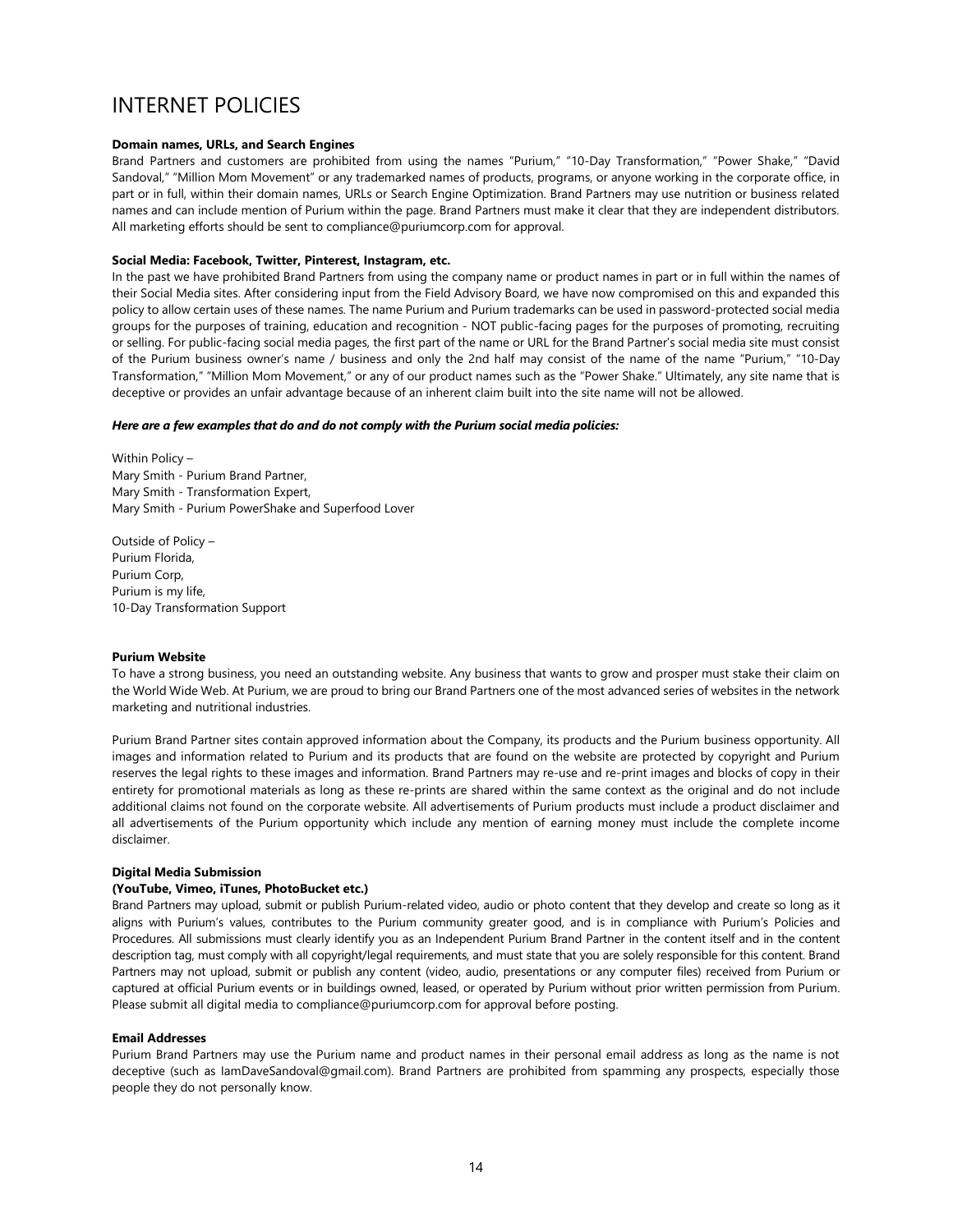### Personal Websites

Purium Brand Partners may have their own personal websites or use Social Media websites to introduce themselves and promote their business opportunity. However, except as described in the following paragraph, these personal sites may not use the name Purium®, the Purium logo, or the name of any Purium product without the prior written approval of the Home Office.

Personal websites may not contain any detailed information about the Company, its products or its business opportunity. Brand Partners may only display the Company approved images of Purium products and trademarks that are made available in the Back Office. All images and information related to Purium and its products are protected by copyright and Purium reserves all legal rights to these images and information.

A Purium Brand Partner's personal site may not make any medical claims about Purium or other nutritional products or relay personal medical experiences after using Purium products. In addition, Brand Partners may not represent that the Company or its products have been approved or endorsed by any government agency. A Purium Brand Partner may not make unsubstantiated income claims about the business opportunity or misrepresent the amount of time and effort required to build a Purium home based business.

Please send all marketing efforts, including personal websites to compliance@puriumcorp.com. Purium has the right to reject any web alias for any reason. The Company reserves the right to require you or your Internet Provider to remove any content from any site that is in any way associated with Purium, its products or its business opportunity, if the Company, in its sole discretion, deems such content to be harmful as to its trade name, trademarks, copyrights or business plan.

### Linking a Personal site to a Purium Brand Partner Website

Only Independent Purium Brand Partners have permission to link a non-Purium website to the corporate Purium website. Any other linkage without express written permission from Purium is strictly prohibited. Brand Partners cannot sell two products from different companies for the same price or sell a package that includes other products with Purium products.

Purium Brand Partners are permitted to link a personal website to the Purium website as long as their personal website is in compliance with all Purium Policies and is consistent with Purium's business.

## Use of Unsolicited Email, Internet Bulletin Boards, Newsgroups, and Chat Rooms

Brand Partners are strictly prohibited from sending unsolicited emails to advertise Company products or the Purium business opportunity. This prohibition includes messages that allude to the Company or products without specifically naming them. Unsolicited email includes, but is not limited to:

#### 1. Sending email to unknown individuals not associated with the Company without prior consent of the addressee.

## 2. Using a blank email service to send email without prior consent of the addressee.

## 3. Sending email to selected specialty newsgroups or electronic bulletin boards i.e., health-related, business or general information.

Posting electronic messages on Internet Bulletin Boards and Newsgroups is permitted. However, all such postings must be in compliance with all Purium Policies.

Brand Partners who choose to participate in Chat Rooms do so at their own risk and are responsible for all statements made in this medium. Brand Partners should observe Company policies prohibiting medical, product, and income representations during Chat Room sessions.

Violation of this policy STATED ABOVE may result in disciplinary action including, but not limited to, suspension or termination, in accordance with Company Policies and Procedures.

## GENERAL PROVISIONS

#### Waiver

The failure of Purium to exercise any rights stated in the Policies and Procedures, Compensation Plan, or the Purium Application and Agreement (or to require strict compliance with any provision hereunder) will not constitute a waiver of Purium's right to demand compliance. An officer of the Company must affect any waiver by Purium in writing.

#### Jurisdiction and Venue

All disputes and claims relating to Purium, its Compensation Plan or its products, the rights and obligations of a Brand Partner and Purium, or any other claims or causes of action relating to the performance of either a Brand Partner of Purium under the Agreement,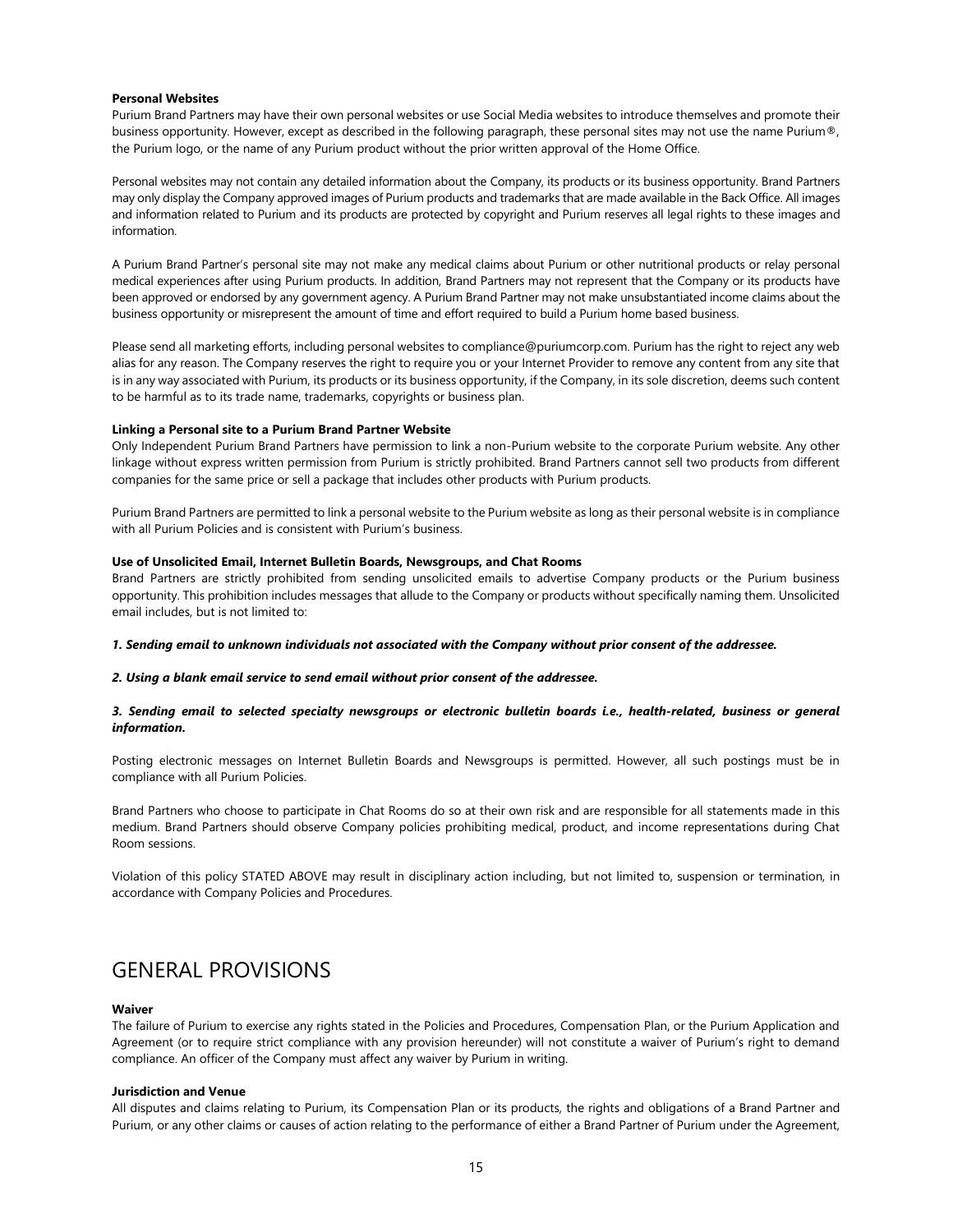or a Brand Partner's purchase of products shall be settled totally and finally by arbitration in Rancho Dominguez, California or other location as Purium prescribes, in accordance with the Federal Arbitration Act and the Commercial Arbitration Rules of the American Arbitration Association. There shall be one arbitrator, an attorney at law, who shall have expertise in business law transactions selected from the panel provided by the American Arbitration Association. If at all possible, this attorney should also be knowledgeable in the direct sales industry. Each party to the arbitration shall be responsible for its own costs and expenses of arbitration, including legal and filing fees. If a Brand Partner files a claim or counterclaim against Purium, they shall do so on an individual basis and not The existence of any claim or cause or action of a Brand Partner against Purium, whether predicated on the Agreement or otherwise, shall not constitute a defense to Purium's enforcement of a Brand Partner's covenants and agreements contained in the Agreement of those separate agreements. Notwithstanding the foregoing, and the arbitration provision, residents of the State of Louisiana shall be entitled to bring an action against Purium in their home forum and pursuant to Louisiana law.

## Exclusive Rules

1.The Policies and Procedures, Compensation Plan, Purium Application and Agreement, and the instruments and documents referred to herein, constitute the entire understanding of the parties with respect to the subject matter.

2. Purium may amend the Agreement, the Policies and Procedures, prices, company literature or the details of the Compensation Plan, without prior written notice, effective upon publication or transmittal of such amendment in official Purium publications, literature or other written or oral communication, including postings on the Company's website, as applicable.

3. If under any applicable and binding law or rule of any applicable jurisdiction, any provision of the Agreement, including these Policies and Procedures, or any specification, standard or operating procedure which Purium has prescribed is held to be invalid or unenforceable, Purium shall have the right to modify the invalid or unenforceable provision, specification, standard or operating procedure or any portion thereof to the extent required to be valid and enforceable. Brand Partners shall be bound by any such modification. The modification will be effective only in the jurisdiction in which it is required.

4. The obligations of a Brand Partner to confidentiality shall survive the termination of the Agreement with any other Brand Partners or as part of a class action. The decision of the arbitrator shall be final and binding on the parties and may, if need be, be reduced to a judgment in any court of competent jurisdiction. This agreement of arbitration shall survive any termination or expiration of the Agreement. Notwithstanding the foregoing, the arbitrator shall have no jurisdiction over disputes relating to the ownership, validity, or registration of any mark or other intellectual property or confidential information of Purium without Purium's prior written consent.

Purium may seek any applicable remedy in any applicable forum with respect to these disputes and with respect to money owing to Purium. In addition to monetary damages, Purium may obtain injunctive relief against a Brand Partner any violation of the Agreement, and for any violation or misuse of Purium's trademark, copyright or confidential information. Nothing in this policy shall prohibit Purium from applying to and obtaining from any court having jurisdiction a writ of attachment, a temporary injunction, preliminary injunction or other injunction or emergency relief available to safeguard and protect Purium's interest prior to the filing of or during or following any arbitration or other proceeding or pending the handing down of a decision or award in connection with any arbitration or other proceeding.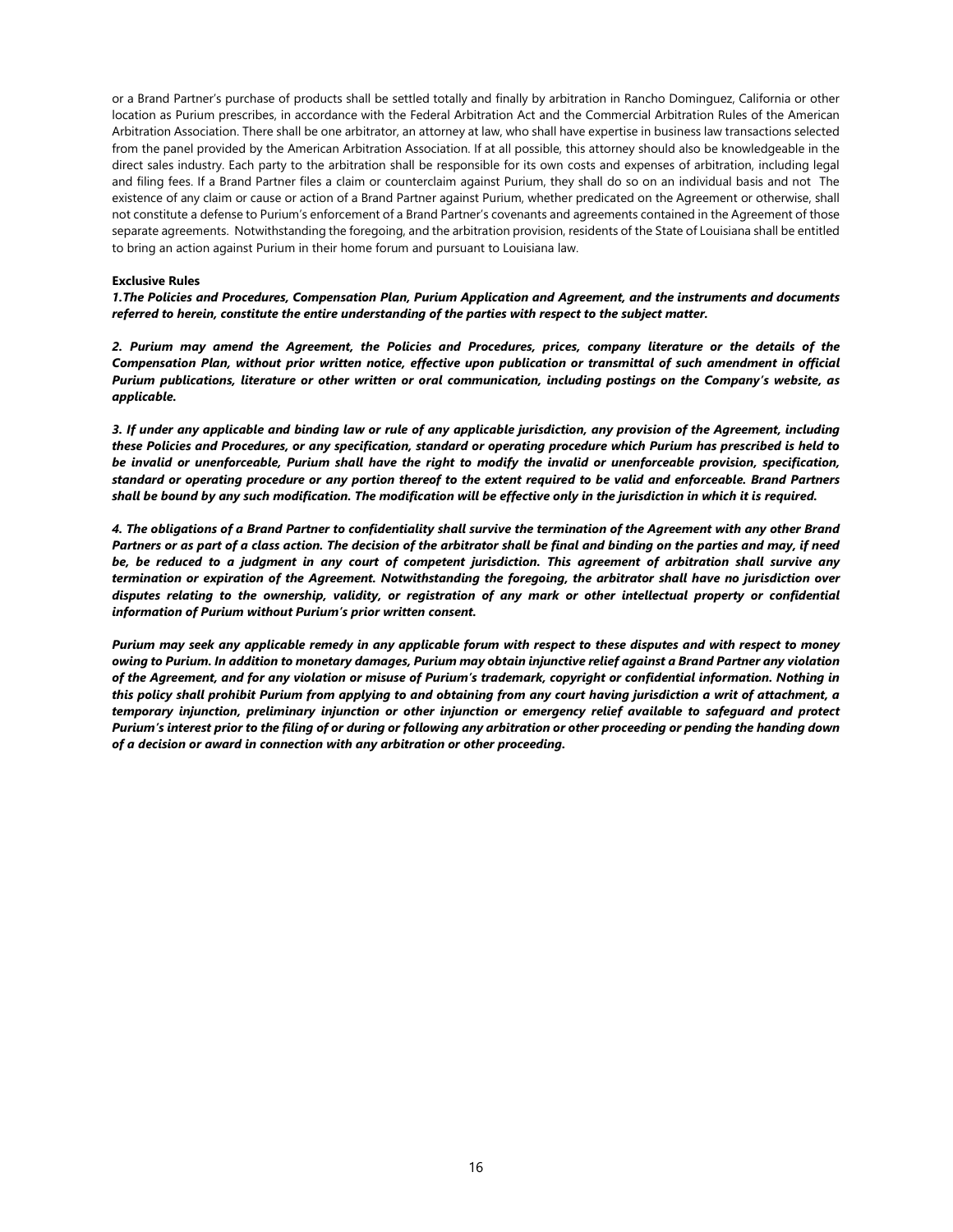## DEFINITION OF TERMS

## 1099

United States tax form for self-employed or independent contractors, to inform them and the government how much money was paid to Purium. A 1099 is issued to those that earn \$600 or more in commissions in a calendar year.

## Accounting Fee

There is a \$3 Accounting Fee that is deducted from your commission check for any physical commission checks that must be mailed out. There is no Accounting Fee for those signed up for Direct Deposit and therefore we recommend that all Brand Partners sign up for direct deposit. To do so, log into your Back Office or contact Customer Service with the Name of the Bank, Bank Routing number, Your Account number, and Your Name as it appears on the account, and the Account status (Checking or Savings) for your bank account.

## Achieved Rank

The highest rank a Brand Partner has obtained since their initial enrollment. This rank is used for recognition purposes.

## Achievement Bonus

As Brand Partners move up in rank, they are rewarded at certain rank levels for their achievement with an Achievement Bonus. Achievement Bonuses are paid out to Directors and Executives the first time they achieve the rank. The Achievement Bonus is part of the Monthly Commission Period and is paid monthly when applicable.

## Achievement Matching Bonus

The Achievement Matching Bonus is the reward given to the Enroller of a Brand Partner that receives an Achievement Bonus. The Achievement Matching Bonus follows the Enroller Tree (not Placement Tree) and does not include roll-up. The Enroller must be qualified at the rank of Achievement or above during the month of Achievement Month payout. The Achievement Matching Bonus is part of the Monthly Commission Period and is paid monthly when applicable.

## Active

A Brand Partner that has 50 BV of personal volume in a Monthly Commission Period is considered Active.

## Associate

A Brand Partner qualifies as an Associate when he/she has Personal Volume of 50. An Associate is eligible to earn commissions 1 level deep in the Unilevel Bonus, 1 level in the First Order Bonus, and 1 level in the Professional Bonus.

## Back Office

The section within the Purium website where Brand Partners can get detailed info about their sale activities, send/receive emails, and have access to info such as literature, recordings, order forms, company info, sales aids, etc. Brand Partners must log-in to the website to access their Back Office.

## Beauty/Wellness Professional

A Brand Partner who has provided a copy of their Beauty or Wellness certificate, license or business card. Examples of Beauty or Wellness Professionals include hair stylist, nail technician, esthetician, salon or spa owner, massage therapist, nutritionist, or chiropractor. (this list does not include the entirety of options). Beauty and Wellness Professionals must be active with a current base of clients and a location to conduct business. Upon enrollment, they receive a complimentary Beauty / Wellness Professional Marketing Pack.

## Black Diamond

A Brand Partner qualifies as a Black Diamond when he/she has Personal Volume of 100, 6 Active Personally Enrolled Associates, 1 Diamond leg + 2 Executive legs, and a Group Volume of 75,000 (within 8 levels compressed). A Black Diamond is eligible to earn commissions 8 levels deep in the Unilevel Bonus, 2 levels in the Infinity Bonus, 4 levels in the First Order Bonus, 4 levels in the Professional Bonus (all compressed), and a 10% Matching Bonus on Generations 1 and 2. Also, if qualified can share in the 1% Black/Red Diamond Pool and earn a Lifestyle Bonus.

#### Blue Diamond

A Brand Partner qualifies as a Blue Diamond when he/she has Personal Volume of 100, 6 Active Personally Enrolled Associates, 3 Executive legs and a Group Volume of 50,000 (within 8 levels compressed). A Blue Diamond is eligible to earn commissions 8 levels deep in the Unilevel Bonus, 2 levels in the Infinity Bonus, 4 levels in the First Order Bonus, 4 levels in the Professional Bonus (all compressed), and a 10% Matching Bonus on Generation 1 and 5% Matching bonus on Generation 2. Also, if qualified can share in the 1% Diamond Pool and earn a Lifestyle Bonus.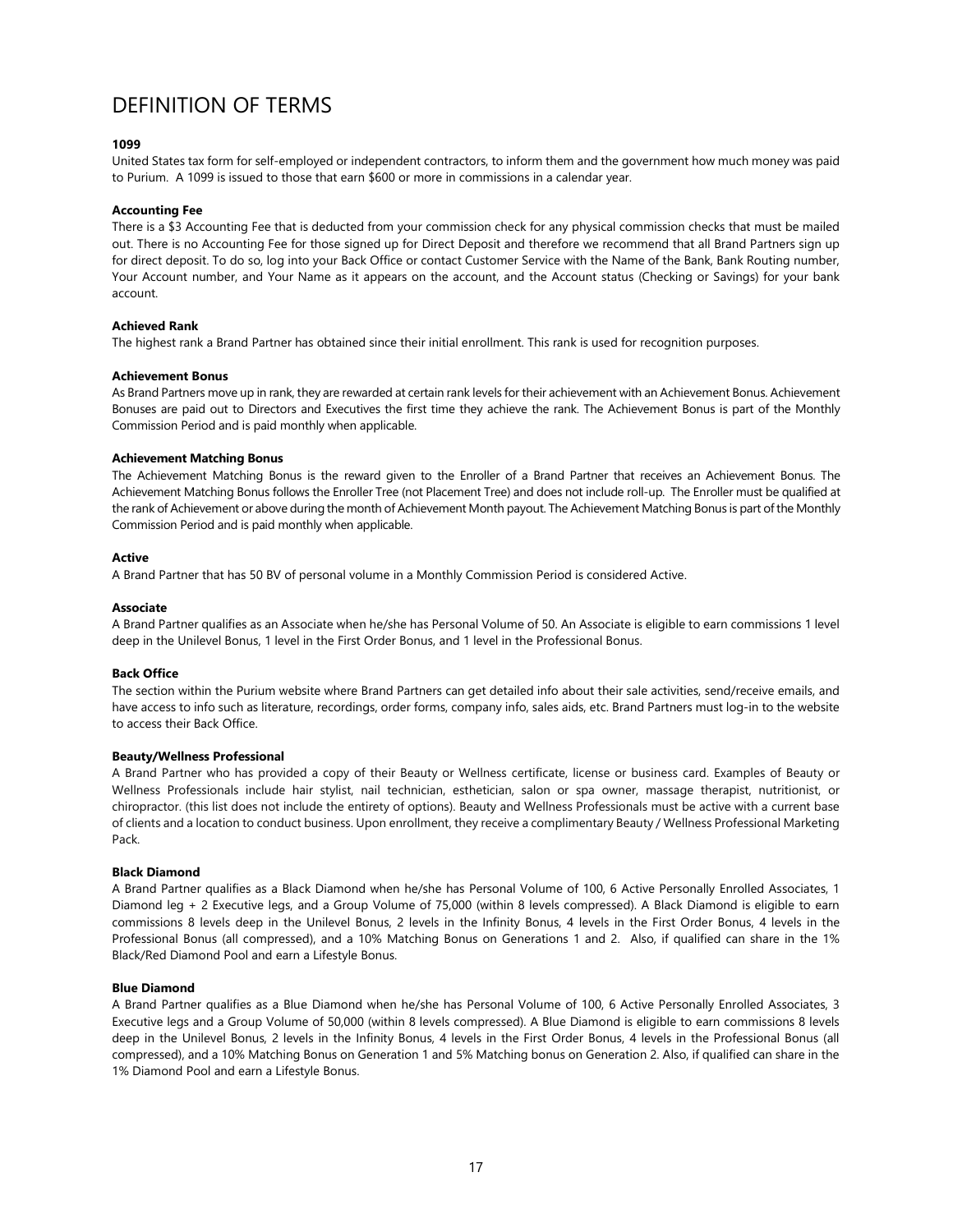## Blue Diamond Trip

All Blue Diamonds and above are invited to participate in the Blue Diamond Retreat event once in their careers. Must be an active Purium Brand Partner who has qualified or re-qualified at the Blue Diamond rank (or above) within the most recent 6-month period (from the date of the event) to participate in a Blue Diamond Event.

Brand Partners must reserve their space prior to the published deadline date via RodneyL@puriumcorp.com . If you are considered a "no-show" or do not cancel by the published deadline, this incentive trip will be considered forfeited. If you cancel prior to the published deadline, you are still able to qualify for a future trip based on the above qualifications.

## Brand Partner

An individual or business entity that purchases a Purium Brand Partner Enrollment Pack and becomes authorized to sell Purium products and services, participate in the Purium Compensation Plan, and sponsor new Brand Partners into Purium anywhere within the United States, Canada and other countries where Purium does business within the guidelines of Purium's Policies and Procedures. Brand Partners are eligible to receive Retail Profit on their Customers and receive a 15% or 25% discount, depending on their order frequency or total amount.

## Brand Partner Price

The Brand Partner price is the price that Brand Partners pay for Purium products and sales materials. Standard Brand Partner Price is a 15% discount from the Manufacturer's Suggested Retail Price (MSRP) on products (not including Sales Aids). If a Brand Partner has a Smart Order on file, orders on a monthly basis, or has an order over \$250 then their Brand Partner Price is 25% discount from the Manufacturer's Suggested Retail Price (MSRP) on products (not including Sales Aids or Enrollment Packs).

## Brand Partner Starter Kit

The basics you need to build your Purium business and manage your team. Includes training materials, marketing materials and access to an online Back Office with management reports.

#### Builder

A Brand Partner qualifies as a Builder when he/she has Personal Volume of 50, 1 Active Personally Enrolled Associate and a Group Volume of 300 (within 8 levels compressed). A Builder is eligible to earn commissions 2 levels deep in the Unilevel Bonus, 2 levels in the First Order Bonus, and 2 levels in the Professional Bonus (all compressed).

### Business Volume (BV)

The point value assigned to each product that counts toward a Brand Partner's Personal Volume Qualification and used to calculate commissions. Sales aids have no BV, unless indicated as so in official Purium publications.

## BV Cap

To help encourage personal enrolling and the creation of structure, the ranks of Builder-Executive have a BV Cap. This means that if a Brand Partner has a lot of Group Volume underneath him or her and is not advancing in rank, the volume above the "cap" will go to a more active Brand Partner above. This rewards the people (especially Diamonds and above) who are doing the work and helping to build the volume.

The BV Cap is on Unilevel and Professional volume:

Builder Cap: 2000 GV Consultant Cap: 5000 GV Director Cap: 12,000 GV Executive Cap: 30,000 GV

\*Ranks refer to PAID RANKS Importantly, the volume that is "unlocked" goes to other Brand Partners, not to the company

#### Commission Period

The Purium Compensation Plan has both Weekly Commission Periods and Monthly Commission Periods.

The Weekly Commission Period begins every Saturday at 12:00 AM and ends the following Friday at midnight Central Standard Time. Weekly Commissions are paid out on the subsequent Friday. (If the Friday falls on a holiday, commissions are paid on the previous business day)

The Monthly Commission Period begins the first day of the calendar month and ends the last day of that same month. Monthly commissions are paid out on the 15th of following month after the commission period. (If the 15th falls on a weekend or holiday, commissions are paid on the previous business day)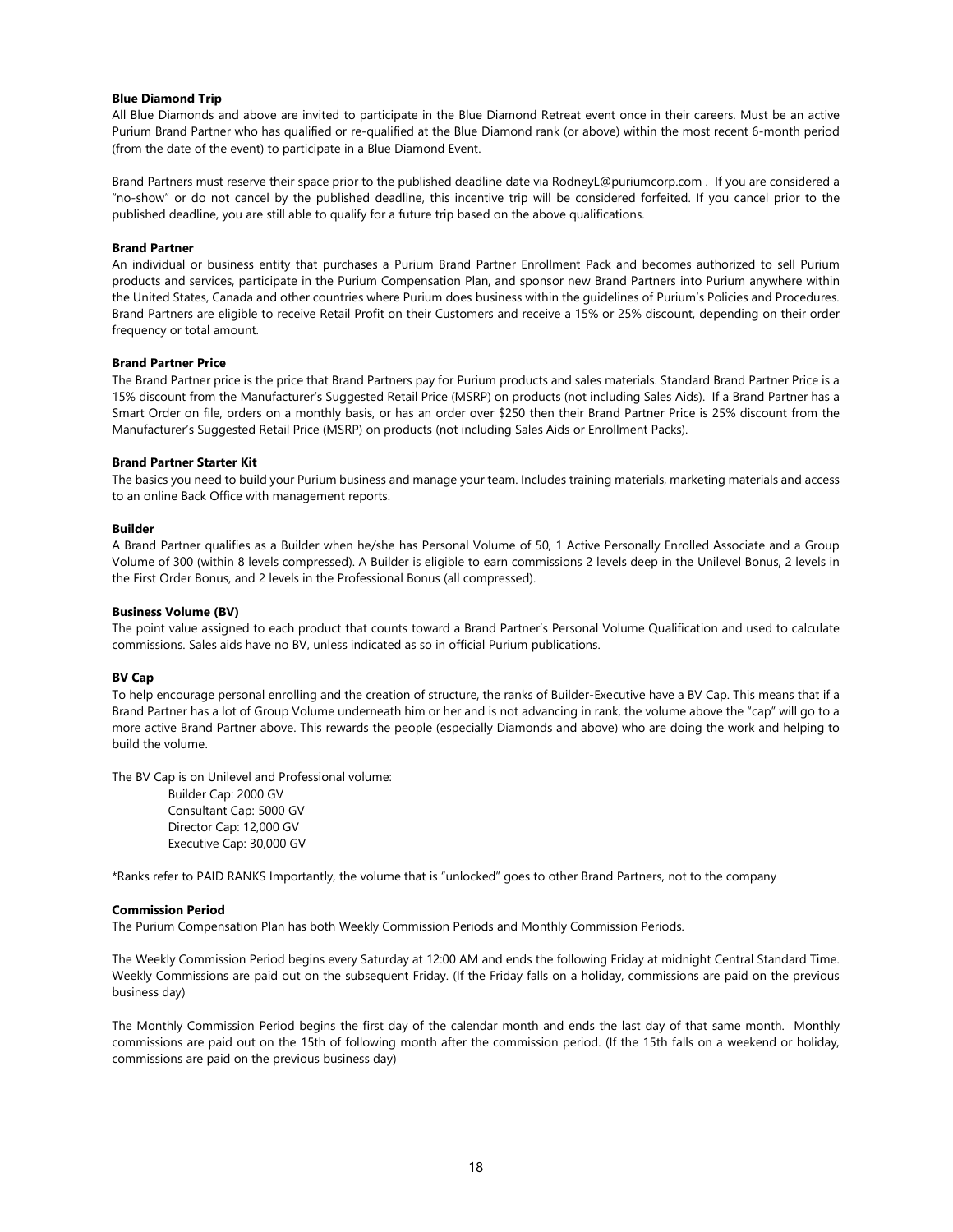## Commissions

The income earned from the published Purium Compensation Plan, which is based on your Rank achieved. The Rank is determined by the activity requirements and group volume you have achieved in any month. We encourage signing up for Direct Deposit to avoid the \$3 accounting fee assessed on paper checks (see Accounting Fee.)

## Company

The term Company as it is used throughout these policies and the literature means Purium.

#### Compensation Plan

System used to calculate the rank and commission payout for a Purium Distributor. The Purium Compensation Plan includes Weekly and Monthly payouts.

## Compression (aka Dynamic Compression)

Dynamic Compression occurs when a Brand Partner fails to meet the required qualifications for receiving a bonus. The non-qualifying Brand Partner (and associated customer) volume available in their downline will compress to the next qualified person in their upline. The Purium Compensation Plan uses Dynamic Compression to calculate all bonuses (except Pools, Achievement Matching Bonuses and Lifestyle Bonuses) in an effort to maximize payout to qualified Distributors.

#### **Consultant**

A Brand Partner qualifies as a Consultant when he/she has Personal Volume of 50, 2 Active Personally Enrolled Associates and a Group Volume of 1,000 (within 8 levels compressed). A Consultant is eligible to earn commissions 4 levels deep in the Unilevel Bonus, 3 levels in the First Order Bonus, and 3 levels in the Professional Bonus (all compressed). A Consultant also earns an Achievement Bonus in the month that they first qualify as Consultant.

#### Crown

A Brand Partner qualifies as a Crown when he/she has Personal Volume of 200, 12 Active Personally Enrolled Associates, 1 Blue Diamond leg + 2 Diamond legs (or 50% rule) and a Group Volume of 150,000 (within 9 levels compressed).

A Crown is eligible to earn commissions 8 levels deep in the Unilevel Bonus, 2 levels in the Infinity Bonus, 4 levels in the First Order Bonus, 4 levels in the Professional Bonus (all compressed), and a 10% Matching Bonus on Generations 1 and 2 and a 5% Matching bonus on Generation 3. Also, if qualified can share in the 3% Crown Pool and earn a Lifestyle Bonus.

#### Crown (2-Star)

A Brand Partner qualifies as a 2-Star Crown when he/she has Personal Volume of 200, 12 Active Personally Enrolled Associates, 2 Blue Diamond legs + 1 Diamond legs (or 50% rule) and a Group Volume of 200,000 (within 9 levels compressed). A 2-Star Crown is eligible to earn commissions 8 levels deep in the Unilevel Bonus, 2 levels in the Infinity Bonus, 4 levels in the First Order Bonus, 4 levels in the Professional Bonus (all compressed), and a 10% Matching Bonus on Generations 1 and 2 and a 5% Matching bonus on Generation 3. Also, if qualified can share in the 3% Crown Pool and earn a Lifestyle Bonus.

## Crown (3-Star)

A Brand Partner qualifies as a 3-Star Crown when he/she has Personal Volume of 200, 12 Active Personally Enrolled Associates, 3 Blue Diamond legs (or 50% rule) and a Group Volume of 300,000 (within 9 levels compressed). A 3-Star Crown is eligible to earn commissions 8 levels deep in the Unilevel Bonus, 2 levels in the Infinity Bonus, 4 levels in the First Order Bonus, 4 levels in the Professional Bonus (all compressed), and a 10% Matching bonus on Generations 1, 2, and 3. Also, if qualified can share in the 3% Crown Pool and earn a Lifestyle Bonus.

#### Crown (4-Star)

A Brand Partner qualifies as a 4-Star Crown when he/she has Personal Volume of 200, 12 Active Personally Enrolled Associates, 4 Blue Diamond legs (or 50% rule) and a Group Volume of 400,000 (within 9 levels compressed). A 4-Star Crown is eligible to earn commissions 8 levels deep in the Unilevel Bonus, 2 levels in the Infinity Bonus, 4 levels in the First Order Bonus, 4 levels in the Professional Bonus (all compressed), and a 10% Matching bonus on Generations 1, 2, and 3. Also, if qualified can share in the 3% Crown Pool and earn a Lifestyle Bonus.

## Crown (5-Star)

A Brand Partner qualifies as a 5-Star Crown when he/she has Personal Volume of 200, 12 Active Personally Enrolled Associates, 5 Blue Diamond legs (or 50% rule) and a Group Volume of 500,000 (within 9 levels compressed). A 5-Star Crown is eligible to earn commissions 8 levels deep in the Unilevel Bonus, 2 levels in the Infinity Bonus, 4 levels in the First Order Bonus, 4 levels in the Professional Bonus (all compressed), and a 10% Matching bonus on Generations 1, 2, and 3. Also, if qualified can share in the 3% Crown Pool and earn a Lifestyle Bonus.

## Crown Pool

A Pool Bonus shared by Paid Rank of Crown or higher. It pays 3% based on the Total BV for Purium in North America, which is split between each qualified Crown depending on shares obtained in a Commission Period. In order to qualify, the Crown must create 1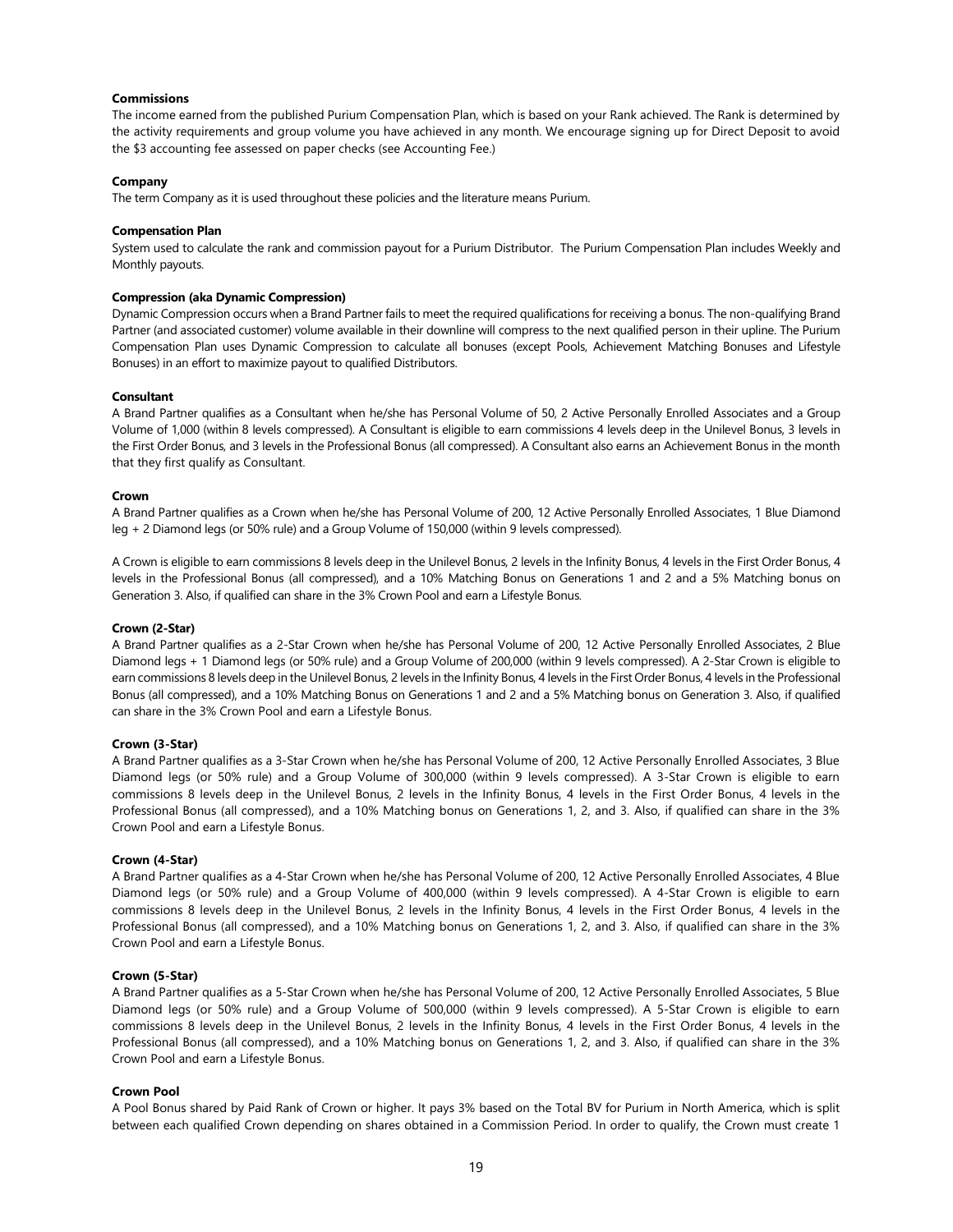new Director or above (which must not be below another Crown) or have \$2000 in Customer sales in the month. The shares obtained are dependent upon the Paid Rank achieved. The Crown Pool is part of the Monthly Commission Period and is paid monthly when applicable.

## Crown Trip

When a person achieves rank of Crown by November of the calendar year for the first time, they are eligible to go on that year's Crown trip. Those who have already gone on the trip have to qualify in 8 out of 11 months between January and November of that same calendar year to qualify to attend that year's Crown Trip or advance to the next Crown rank by November of the calendar year. Brand Partners must reserve their space prior to the published deadline date via RodneyL@puriumcorp.com. If you are considered a "no-show" or do not cancel by the published deadline, this incentive trip will be considered forfeited. If you cancel prior to the published deadline, you are still able to qualify for a future trip based on the above qualifications.

## Customer Bonus Clubs

Every \$1000 ordered by your personally enrolled Customers will put you into a new K Club, i.e. \$1000 = 1K Club

## Customer Types

Brand Partners

- Brand Partners Business Builders that place orders every month, place an order over \$250 or have an Active Smart Order on file receive a 25% discount. Business Builders that don't order on a monthly basis, receive a 15% discount.
- Health Professionals "Grandfathered" Business Builders that receive a 35% discount. Please note the Professional Program is a legacy program and is no longer offered
- Professors Business Builders that have completed all 8 semesters of the David Sandoval Academy of Learning Courses. Professors receive a 35% discount.

Customers

- Loyal Customers Customers that place orders every month, place an order over \$250 or have an Active Smart Order on file receive a 25% discount. Customers that don't order on a monthly basis, receive a 15% discount.
- Retail Customers New Customers pay Retail price for their first order, but with a Gift Card can save \$50 or 25% off their first order (whichever is greater)

Brand Partners are also known as Distributors. Customers that order through the Online Shopping Cart without enrolling in the Brand Partnership program will be Loyal Customers, their first order will be at Retail Price and orders after that will be at 15% or 25% depending on their order frequency or total amount.

#### Diamond

A Distributor qualifies as a Diamond when he/she has Personal Volume of 100, 6 Active Personally Enrolled Associates, 3 Consultant legs and a Group Volume of 15,000 (within 8 levels compressed). A Diamond is eligible to earn commissions 8 levels deep in the Unilevel Bonus, 4 levels in the First Order Bonus, 4 levels in the Professional Bonus (all compressed), and a 10% Matching Bonus on Generation 1. Also if qualified can share in the 1% Diamond Pool and earn a Lifestyle Bonus.

## Diamond Pool

A Pool Bonus shared by Paid Ranks of Diamond. There are 2 Levels of Diamond Pool that each payout 1%. They pay based on the Total BV for Purium in North America, which is split between each qualified Diamond depending on shares obtained in a Commission Period. The Levels of Diamond Pools are as follows:

- 1% Diamond Pool Diamond, Green Diamond, Blue Diamond
- 1% Black/Red Diamond Pool Black Diamond and Red Diamond.

To qualify, the Diamond must create 1 new Consultant (or above) during the month (which must not be below another Diamond or above). The New Consultant (or above) must not be below another Diamond except the first month in which a downline Brand Partner achieves the rank of Diamond (or above) then, the Consultants in this leg will count toward achievement of the bonus in this month only. Once a downline Brand Partner is a Diamond for more than one month, this leg is blocked and cannot be used as a leg that generates qualifying Consultants. The New Consultant does not have to be personally enrolled.

Other ways to qualify are to have \$1000 in Customer sales or enroll 3 new Brand Partners with Launch Packs.

The Diamond Pool Level and shares obtained are dependent upon the Paid Rank achieved. The Diamond Pool is part of the Monthly Commission Period and is paid monthly when applicable.

## Diamond Club Trip

All Diamonds and above are invited to participate in the Diamond Club event once in their careers. Must be an active Purium Brand Partner who has qualified or re-qualified at the Diamond rank (or above) within the most recent 6-month period (from the date of the event) to participate in a Diamond Event.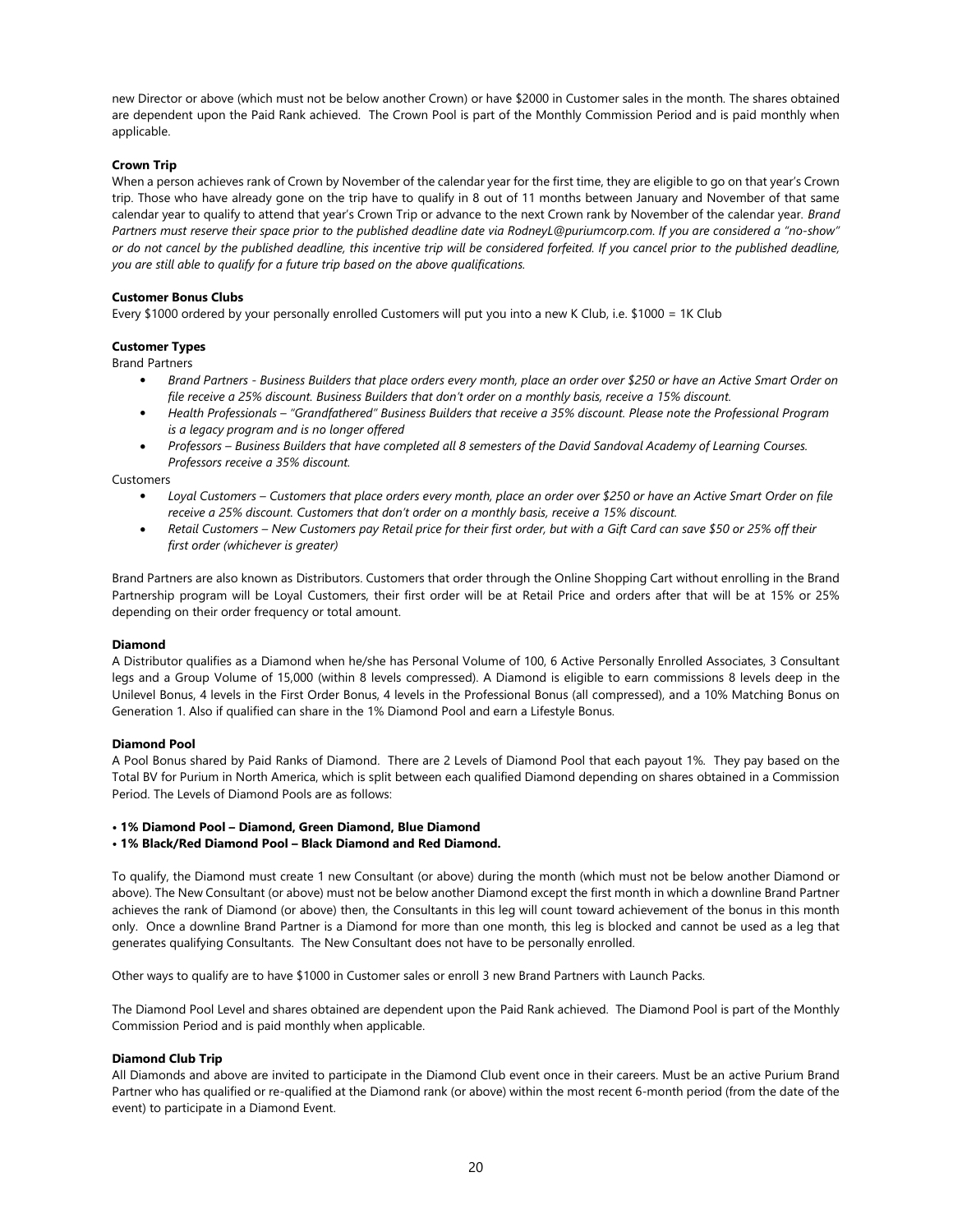Brand Partners must reserve their space prior to the published deadline date via RodneyL@puriumcorp.com. If you are considered a "no-show" or do not cancel by the published deadline, this incentive trip will be considered forfeited. If you cancel prior to the published deadline, you are still able to qualify for a future trip based on the above qualifications.

## **Director**

A Brand Partner qualifies as a Director when he/she has Personal Volume of 50, 3 Active Personally Enrolled Associates and a Group Volume of 2,500 (within 8 levels compressed). A Director is eligible to earn commissions 6 levels deep in the Unilevel Bonus, 4 levels in the First Order Bonus, and 4 levels in the Professional Bonus (all compressed). A Director also earns an Achievement Bonus in the month that they first qualify as Director.

## **Distributor**

"Distributor" is a synonymous term that is used interchangeably with "Brand Partner" and "Business Builder."

#### Dream Events

As Brand Partners move up in rank, they are rewarded for their achievement at certain ranks with a Dream Event. Current Purium Dream Events include:

- Diamond Trip to corporate facility in Rancho Dominguez, CA
- Blue Diamond Trip to the Native Springs Oasis in Weldon, CA
- Crown Trip

(Dream Events are subject to change at any time at the discretion of the company. The company also has the right to refuse attendance of Brand Partners if they violate the Policies and Procedures.)

## DREAMS technology platform

Stands for Daily Recruiting Earning Activity Management System. DREAMS technology platform is a completely integrated web and mobile platform combining product detail, enrollment, ordering, reporting, management, and social sharing tools to grow your business. Anywhere. Anytime.

#### Enroller

A Distributor that introduces and signs up another Distributor. An Enroller is the first upline Distributor of any given Distributor in the Enroller Tree.

#### Executive

A Brand Partner qualifies as an Executive when he/she has Personal Volume of 50, 4 Active Personally Enrolled Associates and a Group Volume of 6,000 (within 8 levels compressed). An Executive is eligible to earn commissions 7 levels deep in the Unilevel Bonus, 4 levels in the First Order Bonus, and 4 levels in the Professional Bonus (all compressed). An Executive also earns an Achievement Bonus in the month that they first qualify as Executive.

### Fee - See Accounting Fee.

## Fifty Percent Rule (50% Rule)

An alternative qualification structure that allows a Crown to use the Group Volume of one leg to count towards 50% of the Volume requirement for that rank. The other 50% of the Group Volume will come from all other legs.

#### First Order Bonus

A bonus that pays on the first orders of Brand Partners up to 4 levels compressed in your Enroller Tree, based on Paid Rank in the previous month or current month to date. The First Order Bonus is part of the Weekly Commission Period and is paid weekly when applicable. The First Order volume that is paid as part of the weekly First Order Bonus is not paid again in the Monthly Unilevel bonus.

#### Generation

A Generation is an Active Level of Associate which follows the Enroller Tree. Matching Bonuses use Dynamic Compression on all Generations to maximize payout.

## Gift Card Code

A Gift Card Code is generated when a New Brand Partner enrolls. Each new Brand Partner receives a minimum of 5 gift cards upon enrolling. The Gift Card Code is shared with prospects in North America to get \$50 off their first purchase with Purium (or 25% off a first order of \$200 or more). (Only one allowed per household. Shipping and Handling applies to all orders, even those picked up at Will Call.)

## Gift Card Program

Gift Cards may be given by a Brand Partner that has purchased them to their new prospects for their first order of \$75 minimum. Retail orders placed using a Gift Card have the price reduced by \$50 and BV reduced by 40 (please note –BV will never be less than zero/negative)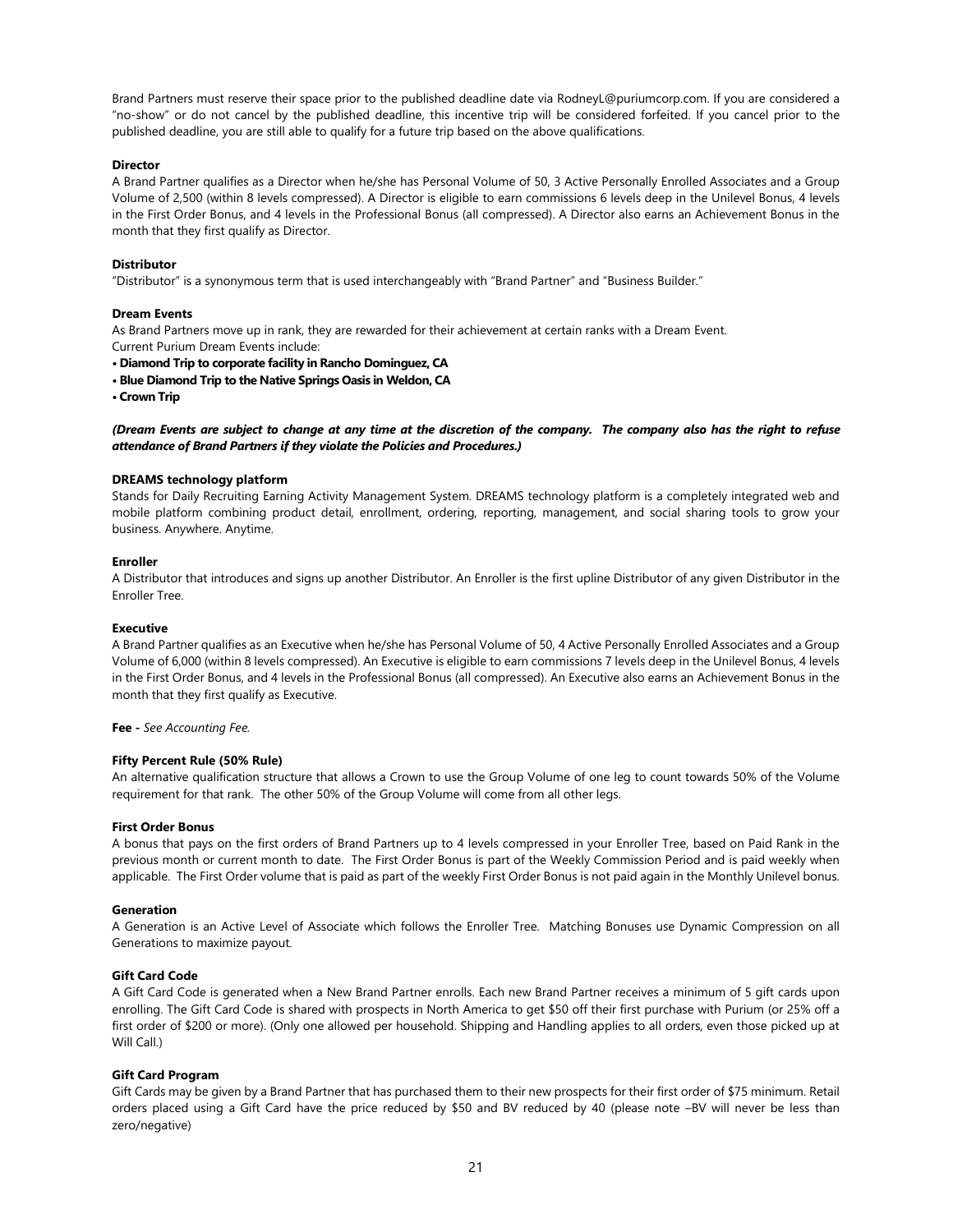## Green Diamond

A Brand Partner qualifies as a Green Diamond when he/she has Personal Volume of 100, 6 Active Personally Enrolled Associates, 3 Director legs and a Group Volume of 30,000 (within 8 levels compressed). A Green Diamond is eligible to earn commissions 8 levels deep in the Unilevel Bonus, 1 level in the Infinity Bonus, 4 levels in the First Order Bonus, 4 levels in the Professional Bonus (all compressed), and a 10% Matching Bonus on Generation 1 and 5% Matching bonus on Generation 2. Also if qualified can share in the 1% Diamond Pool and earn a Lifestyle Bonus.

## Group Volume (GV)

The Volume in your Organization, from 8 levels deep (using compression) including your own Personal Volume. The Group Volume for Crown Rank and higher is based on 9 levels deep (using compression).

## Home Office

2610 Homestead Place, Rancho Dominguez, CA 90220 (p) 888-747-6733 (f) 866-Purium-FAX1 / 866-747-3291

## Infinity Bonus

There are two categories of infinity bonuses.

• The Green Diamond Infinity Bonus is a 2% commission that begins on the 9th Level and goes down an infinite number of levels (all the way to the bottom of your group) unless "blocked" by another Green Diamond. This means you could earn 2% commissions on an order on your 10th level, 20th level, even 100 levels down in your business. If there is another Green Diamond in your group, then you will receive the 2% payout on the 9th Level and then down to that Green Diamond in that leg. If the Green Diamond is within your first 9 Levels, then you will receive the 2% bonus only on your 9th Level in that leg.

• The Blue Diamond through Royal II Crown Infinity Bonuses work in a similar way to the Green Diamond Infinity Bonus. They start on the 10th and pay 2% down an infinite number of levels until blocked by the next Blue Diamond.

Importantly, the Infinity Bonuses can be additive, meaning that if a Blue or Black Diamond does not have a Green Diamond below his/her 10th Level, then the Blue or Black Diamond will receive BOTH 2% Infinity Bonuses (total of 4%) on his/her entire organization below the 10th Level. The Infinity Bonus is part of the Monthly Commission Period and is paid monthly when applicable.

#### K Club Bonus

Brand Partners earn \$50 extra for every \$1000 in personally enrolled customer purchases.

 $1K$  Club = \$50 2K Club = \$100 3K Club = \$150 Etc.

The K Club Bonus is part of the Monthly Commission Period and is paid monthly.

Items with 0 BV (sales aid, event tickets, etc) are not included in K Club Bonus calculations.

## Leadership Coded Bonus

The Leadership Coded Bonus is a weekly bonus that is paid out dependent upon Brand Partners purchasing a Launch Pack. The Enroller always earns a commission. The bonus also pays upline through then Enroller tree to the first Executive, Diamond, Blue Diamond and Crown. If the Launch Pack is reduced in price, the bonus earned is also reduced. The Leadership Coded Bonus is part of the Weekly Commission Period and is paid weekly when applicable.

#### Level

The depth of a Brand Partner in an Organization, i.e., first level, second level, etc.

## Lifestyle Bonus

A Bonus dollar amount that is paid to those that qualify and have a Paid Rank of Diamond or higher. To qualify:

• Diamond – Red Diamond: The Diamond must create 1 new Consultant (or above) during the month (which must not be below another Diamond or above). The New Consultant (or above) must not be below another Diamond except the first month in which a downline Brand Partner achieves the rank of Diamond (or above), then the Consultants in this leg will count toward achievement of the bonus in this month only. Once a downline Brand Partner is a Diamond for more than one month, this leg is blocked and cannot be used as a leg that generates qualifying Consultants. The New Consultant does not have to be personally enrolled. Other ways to qualify are to have \$1000 in Customer Sales during the month or to personally enroll 3 new Brand Partners with Launch Packs during the month.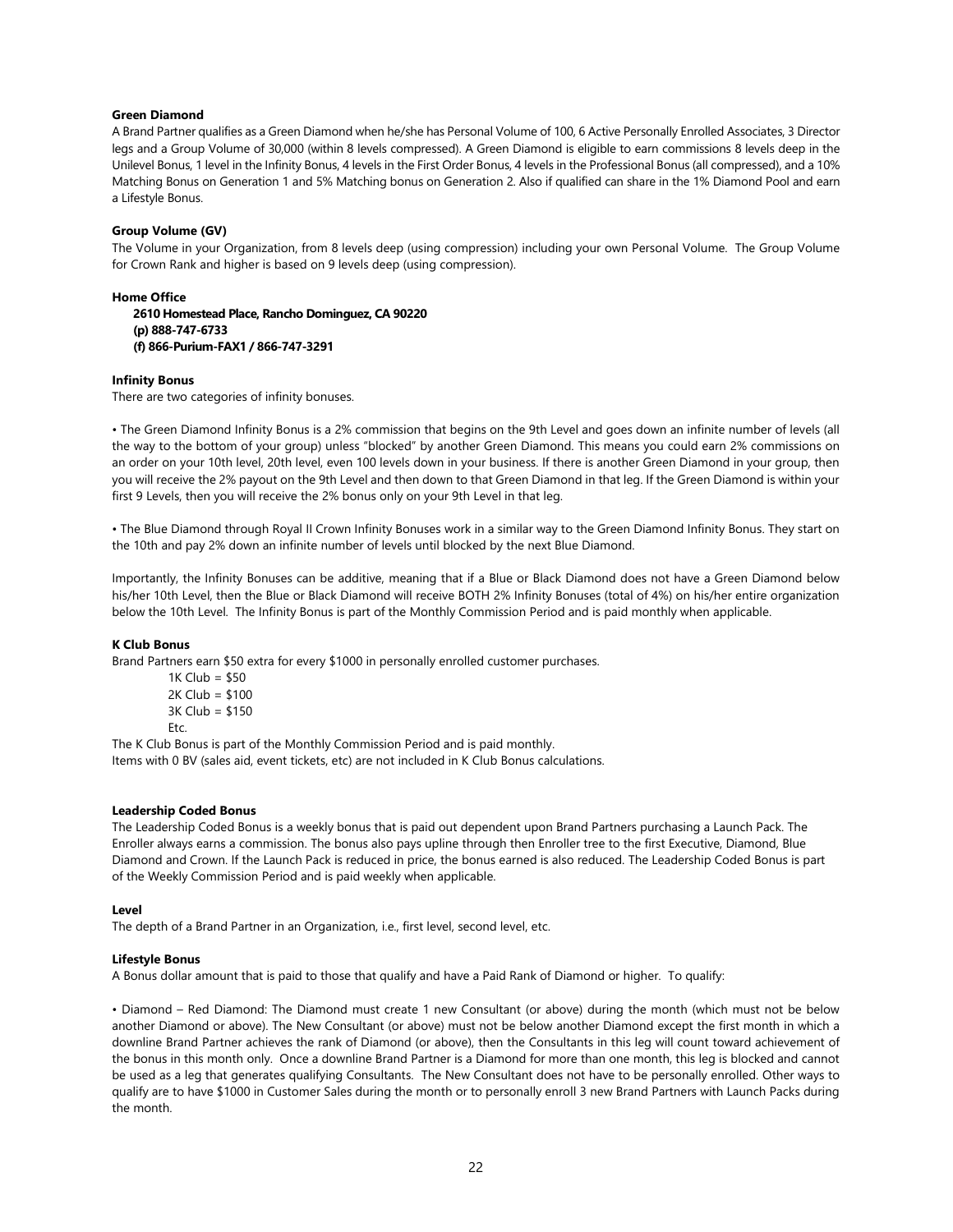• Crown – Royal Crown II: must create one new Director (or above) during the month. The new Director (or above) must not be below another Crown. The New Director does not have to be personally enrolled. Another way to qualify is to have \$2000 in Customers Sales during the month.

The Lifestyle Bonus is part of the Monthly Commission Period and is paid monthly.

## Loyal Customer

Purium Customers do not enroll as Brand Partners and are product consumers only. After their first order they are called Loyal Customers. Customers who order every month, purchase \$250 or more worth of products, or have a Smart Order get a 25% discount. Customers who order less than every month, get a 15% discount.

## Loyal Customer First Order Bonus

A bonus that pays on the first orders of Customers up to 5 levels compressed in your Enroller Tree, based on Paid Rank in the previous month or current month to date. The first level earns 20% of the order subtotal dollar amount. The next 4 levels compressed earn 5% of the BV of the order. The Loyal Customer First Order Bonus is part of the Weekly Commission Period and is paid weekly when applicable. The Loyal Customer First Order volume that is paid as part of the weekly Loyal Customer First Order Bonus is not paid again in the Monthly Unilevel bonus. Items with 0 BV (sales aid, event tickets, etc) are not included in the Loyal Customer First Order Bonus.

## Loyal Customer Unilevel Bonus

A bonus that pays on all orders of Customers (after their first order) up to 5 levels compressed in your Unilevel Tree, based on Paid Rank in the previous month or current month to date. The first level earns 20% of the order subtotal dollar amount. The next 4 levels compressed earn 5% of the BV of the order. The Loyal Customer Unilevel Bonus is part of the Weekly Commission Period and is paid weekly when applicable. The Loyal Customer Unilevel volume that is paid as part of the weekly Loyal Customer Unilevel Bonus is not paid again in the Monthly Unilevel bonus. Items with 0 BV (sales aid, event tickets, etc) are not included in the Loyal Customer Unilevel Bonus.

## Manufacturer's Suggested Retail Price (MSRP)

The Manufacturer's Suggested Retail Price (MSRP) is the recommended price for selling Purium products to Retail Customers and no Brand Partner or Customer may publicly advertise below this price on websites or flyers.

#### Matching Bonus

A 10% percent monthly bonus that is paid to Diamond Rank and higher. It matches the Unilevel/Infinity/First Order/Professional Bonuses on all personally enrolled Brand Partners on your 1st Generation. Matching bonuses of 5%-10% are also paid out on Generations 2, 3, and 4 depending upon rank achieved. Matching Bonuses use Dynamic Compression on all Generations to maximize payout. Example – Mary enrolls Fred. Fred gets a commission check in the amount of \$50 on his Unilevel/Infinity/First Order/Professional Bonuses. Mary will get a Matching Bonus of \$5 (i.e. 10% of \$50). The Matching Bonus is part of the Monthly Commission Period and is paid monthly when applicable.

#### Minimum Payment Amount

The Minimum Payment Amount for commissions is \$10 for Direct Deposit (\$13 for checks). Commission Earnings are accumulated and held until the minimum payout amount is reached.

#### MLM (Multi-level Marketing)

MLM is where Brand Partners build and manage their own sales force by recruiting, motivating, supplying, and training others to sell products. A Brand Partner's compensation is based on their Paid Rank in any given month.

#### NonProfit

NonProfit Organizations can enroll for free with Purium. To qualify, they must submit their 501c3 and Letter of Determination. Once this is done, they receive an Electronic Launch Pack. Their personal BV requirement is also waived to qualify for commissions on Retail Customers. If a NonProfit wants to earn income beyond Retail Customer sales, then it must place a personal order which satisfies the PV requirements for the rank achieved. A non-profit will receive one position and one Gift Card code for their 501c3 designation.

#### **Organization**

All Brand Partners sponsored directly by a Brand Partner, as well as those sponsored by other Brand Partners below that Brand Partner. For example: If A sponsors B, who sponsors C, who sponsors D, who sponsors E- then B, C, D and E are all in A's Organization.

#### Orphan

Brand Partners who join Purium without being referred by any active Purium Brand Partner. This is not a common occurrence.

#### Paid Rank

The rank at which a Brand Partner qualifies and is paid within a specific Commission Period. This is different than Achieved Rank. This rank is used for payment purposes.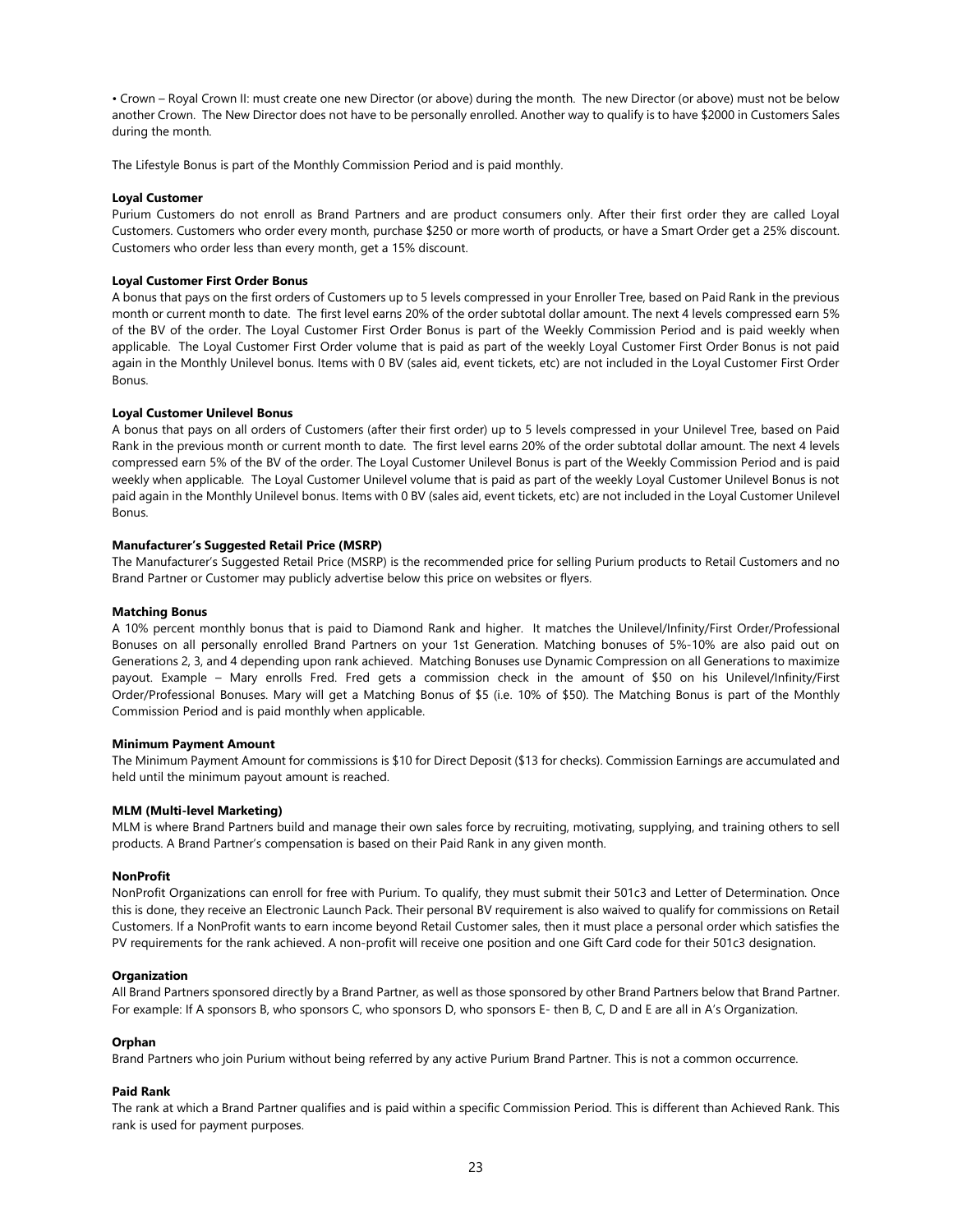## Personal Group

Your Personal Group consists of your account plus your Personally Sponsored Retail Customers.

Platinum Health Europe - Sister company to Purium that is open in the European Union and United Kingdom.. When you become a Brand Partner of Purium, you are automatically a Brand Partner of PHE and vice versa. PHE does have a compensation plan that is unique to their division; it can be found on www.platinumuk.biz. Volume and ranks are seamless between Purium and Platinum Health Europe. Compensation is paid based on the origin of the order (European orders are paid out through the European Compensation plan). Achievement, Lifestyle and US Pool Bonuses detailed in the Purium Compensation plan are only paid out to Brand Partners in the US and Canada. The EU Pool Bonus is only paid out to EU Brand Partners.

## Professional (Health Professional)

A legacy program. New Health Professionals will enroll as Brand Partners. For those in the legacy plan, the discount is 35% on personal orders as long as the Health Professional purchases \$400 in products every month. If a Health Professional does not purchase \$400 in a given month, then he/she will be changed to Brand Partner status and will not be allowed to re-enter the Health Professional program.

#### Professional Bonus

Our legacy Health Professional Brand Partners and Professors enjoy the same business building and compensation opportunity as other Purium Brand Partners, but since their orders are discounted more deeply, we adjust the Unilevel Monthly Residual Payouts for the upline Brand Partners above all Professional and Professor orders. The Professional Bonus pays on your Group Volume on all Professionals and Professors up to 4 levels compressed in your Unilevel Placement Tree, based on Paid Rank. The Professional Plan is part of the Monthly Commission Period and is paid monthly when applicable. Upline unilevel commissions on Professional orders are paid: 10%, 5%, 5%, 5%.

## Pool

Shared commissions money paid out to those Distributors that qualify based on the Total BV of Purium in North America.

## Red Diamond

A Brand Partner qualifies as a Red Diamond when he/she has Personal Volume of 100, 6 Active Personally Enrolled Associates, 2 Diamond legs + 1 Executive leg and a Group Volume of 50,000 (within 8 levels compressed). A Red Diamond is eligible to earn commissions 8 levels deep in the Unilevel Bonus, 2 levels in the Infinity Bonus, 4 levels in the First Order Bonus, 4 levels in the Professional Bonus (all compressed), and a 10% Matching Bonus on Generation 1 and 2. Also, if qualified can share in the 1% Black/Red Diamond Pool and earn a Lifestyle Bonus.

#### Retail Customer

Customer that pays the full Manufacturer's Suggested Retail Price (MSRP). Customer Type is automatically Retail when new customers place retail orders through the Purium website or through Customer Service. After their first order, they become Loyal Customers and receive 15% or 25% depending on their order frequency or total amount.

#### Rewards Program

Our Rewards Program helps keep your Customers coming back by rewarding them with points that turn into savings, based on their actions and purchases. These Reward Points can be redeemed as discounts on orders. Some ways to earn Rewards Points include creating a smart order, reviewing a product, social activity, points per dollar spent, etc.

Please note the following:

- Rewards Points are non-transferable.
- The redemption value is subtracted from the order subtotal and any remaining sub-total amount that is paid will accrue Rewards Points.
- Rewards Points have no cash value.
- Customers and Brand Partners are eligible for Purium Rewards Points. Health Professionals do not earn rewards as they already earn a more substantial discount for consistent ordering.
- No refunds for Rewards Points on returned products. Shipping and sales tax amounts excluded.
- When Reward Points are redeemed, the BV and subtotal are reduced by 50% of the discount applied. Example: 2000 points are redeemed for \$20 off an order. The BV is reduced by 10 and the order subtotal (for K Club and Loyal Customer bonus) is reduced by \$10.

## Royal Crown

A Brand Partner qualifies as a Royal Crown when he/she has Personal Volume of 200, 12 Active Personally Enrolled Associates, 3 Crown (no 50% rule) and a Group Volume of 750,000 (within 9 levels compressed). A Royal Crown is eligible to earn commissions 8 levels deep in the Unilevel Bonus, 2 levels in the Infinity Bonus, 4 levels in the First Order Bonus, 4 levels in the Professional Bonus (all compressed), and a 10% Matching bonus on Generations 1, 2, 3, and 4. Also, if qualified can share in the 3% Crown Pool and earn a Lifestyle Bonus.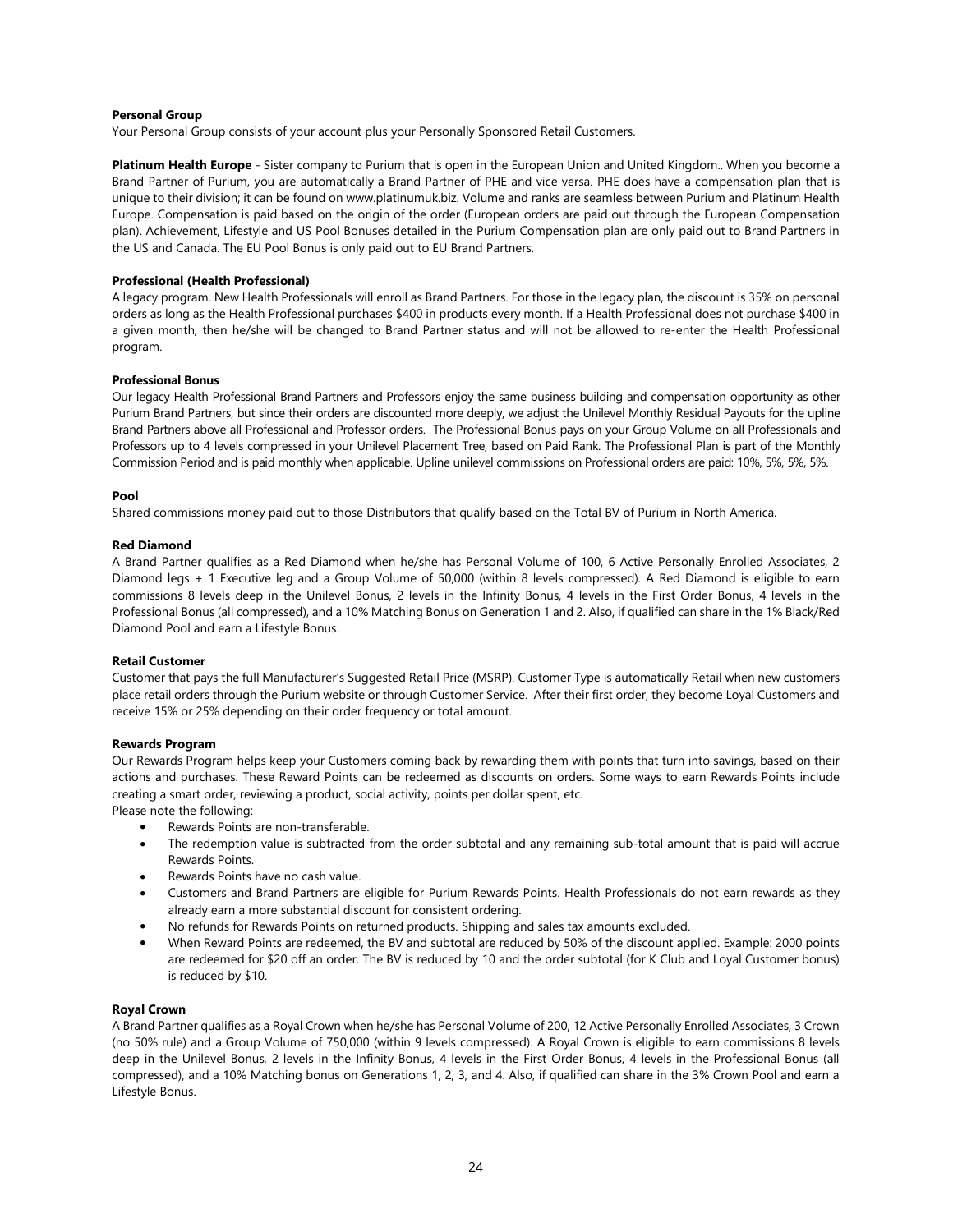## Royal Crown II

A Brand Partner qualifies as a Royal Crown when he/she has Personal Volume of 200, 12 Active Personally Enrolled Associates, 3 Crown (no 50% rule) and a Group Volume of 1,000,000 (within 9 levels compressed). A Royal Crown is eligible to earn commissions 8 levels deep in the Unilevel Bonus, 2 levels in the Infinity Bonus, 4 levels in the First Order Bonus, 4 levels in the Professional Bonus (all compressed), and a 10% Matching bonus on Generations 1, 2, 3, and 4. Also, if qualified can share in the 3% Crown Pool and earn a Lifestyle Bonus.

## Smart Order

A Smart Order is an order that a Brand Partner or Loyal Customer can create that will automatically ship each month if they do not place a personal order before the Smart Order date. All Brand Partners and Loyal Customers that have an Active Smart Order on file receive a 25% discount.

#### Sponsor

A Brand Partner's upline by "placement." In most cases, the Enroller and the Sponsor are the same person, however, an Enroller may choose to "place" a new Brand Partner (within 1+ months) underneath another downline Brand Partner to assist with training, in which case the Enroller and Sponsor are then different people.

## Unilevel Bonus

A monthly bonus that pays on your Group Volume on all Brand Partners purchases up to 8 levels compressed in your Unilevel Placement Tree, based on Paid Rank. The Monthly Unilevel bonus does not include volume that was paid out as part of the weekly bonuses.